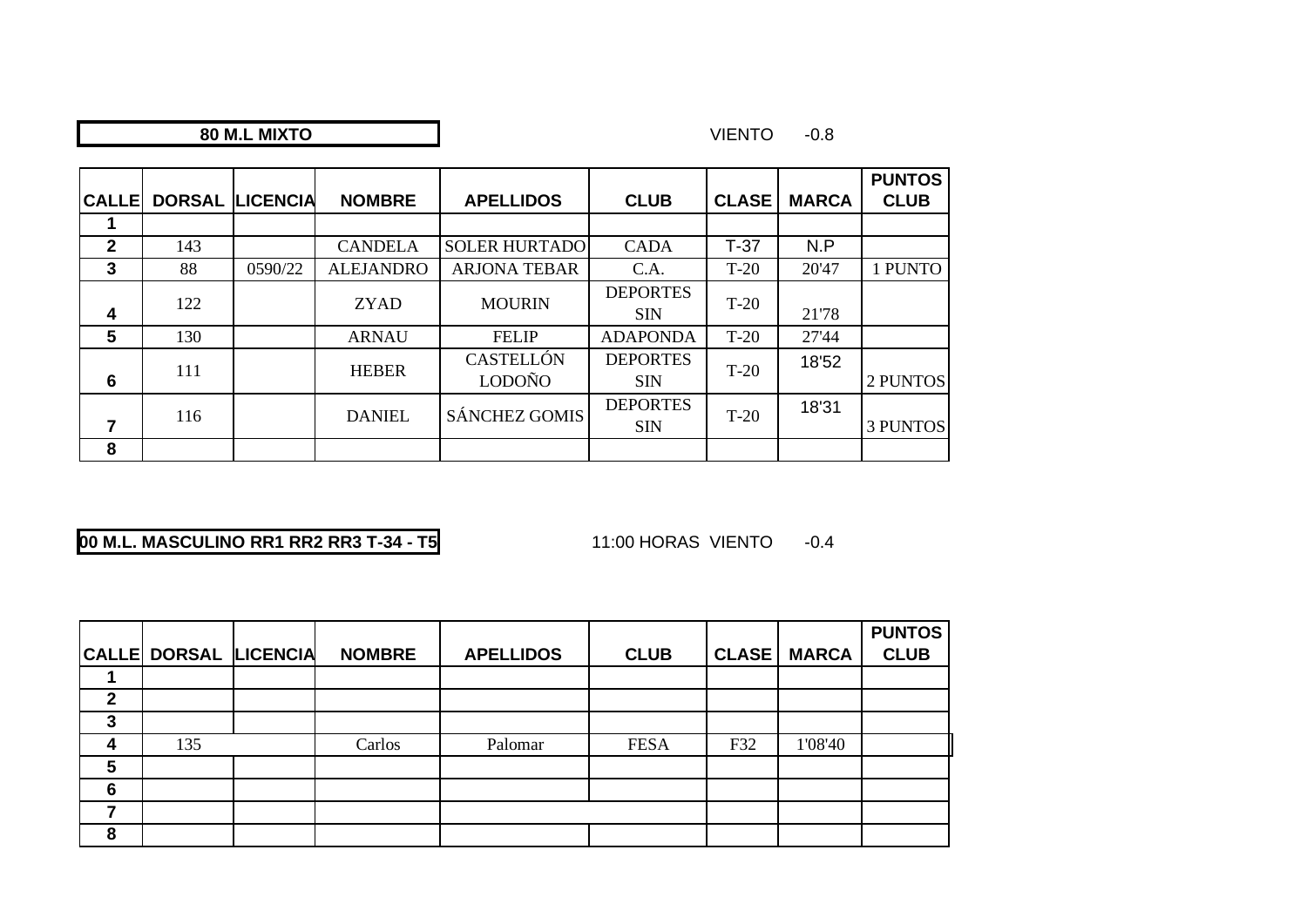## **100 M.L. MASCULINO**

#### VIENTO -0.3

|              |               |                 |                   |                       | <b>CLUB</b>        |              |              | <b>PUNTOS</b>   |
|--------------|---------------|-----------------|-------------------|-----------------------|--------------------|--------------|--------------|-----------------|
| <b>CALLE</b> | <b>DORSAL</b> | <b>LICENCIA</b> | <b>NOMBRE</b>     | <b>APELLIDOS</b>      |                    | <b>CLASE</b> | <b>MARCA</b> | <b>CLUB</b>     |
|              | 113           |                 |                   | ZARAGOZA              | <b>DEPORTES</b>    | $T-20$       |              |                 |
| 1            |               |                 | <b>ARNAU</b>      | <b>GALLEGO</b>        | <b>SIN</b>         |              | 14'33        | 2 PUNTOS        |
| $\mathbf{2}$ | 87            | 22351           | <b>MARIO</b>      | PRADAS MEDINA         | <b>C.A TORRENT</b> | $T-20$       | 13'87        | <b>3 PUNTOS</b> |
|              | 100           |                 | <b>WILLIAM</b>    | <b>ROBLES TAPIA</b>   | <b>ATLETISMO</b>   | $T-20$       | 15'26        |                 |
| 3            |               |                 | <b>ERNESTO</b>    |                       | <b>APOLANA</b>     |              |              | 1 PUNTO         |
|              | 105           |                 | <b>CRISTOPHER</b> | <b>RISCO SAMPER</b>   | <b>DEPORTES</b>    | $T-20$       | 15'57        |                 |
| 4            |               |                 |                   |                       | <b>SIN</b>         |              |              |                 |
|              | 110           |                 | <b>ARIEL</b>      | <b>MARTÍNEZ</b>       | <b>DEPORTES</b>    | $T-20$       | 18'01        |                 |
| 5            |               |                 |                   | <b>ROSILLO</b>        | <b>SIN</b>         |              |              |                 |
| 6            | 128           |                 | <b>JESÚS</b>      | <b>GARCÍA SERVIAN</b> | <b>ADAPONDA</b>    | $T-20$       | 20'47        |                 |
|              | 99            |                 |                   |                       | <b>ATLETISMO</b>   |              | 17'22        |                 |
| 7            |               |                 | <b>SAMUEL</b>     | <b>ARIAS CAMELO</b>   | <b>APOLANA</b>     | $T-21$       |              |                 |
|              |               |                 | <b>CRISTIAN</b>   | <b>SANCHEZ RIBES</b>  | <b>DEPORTES</b>    | $T-20$       |              |                 |
| 8            | 121           |                 |                   |                       | <b>SIN</b>         |              | 23'35        |                 |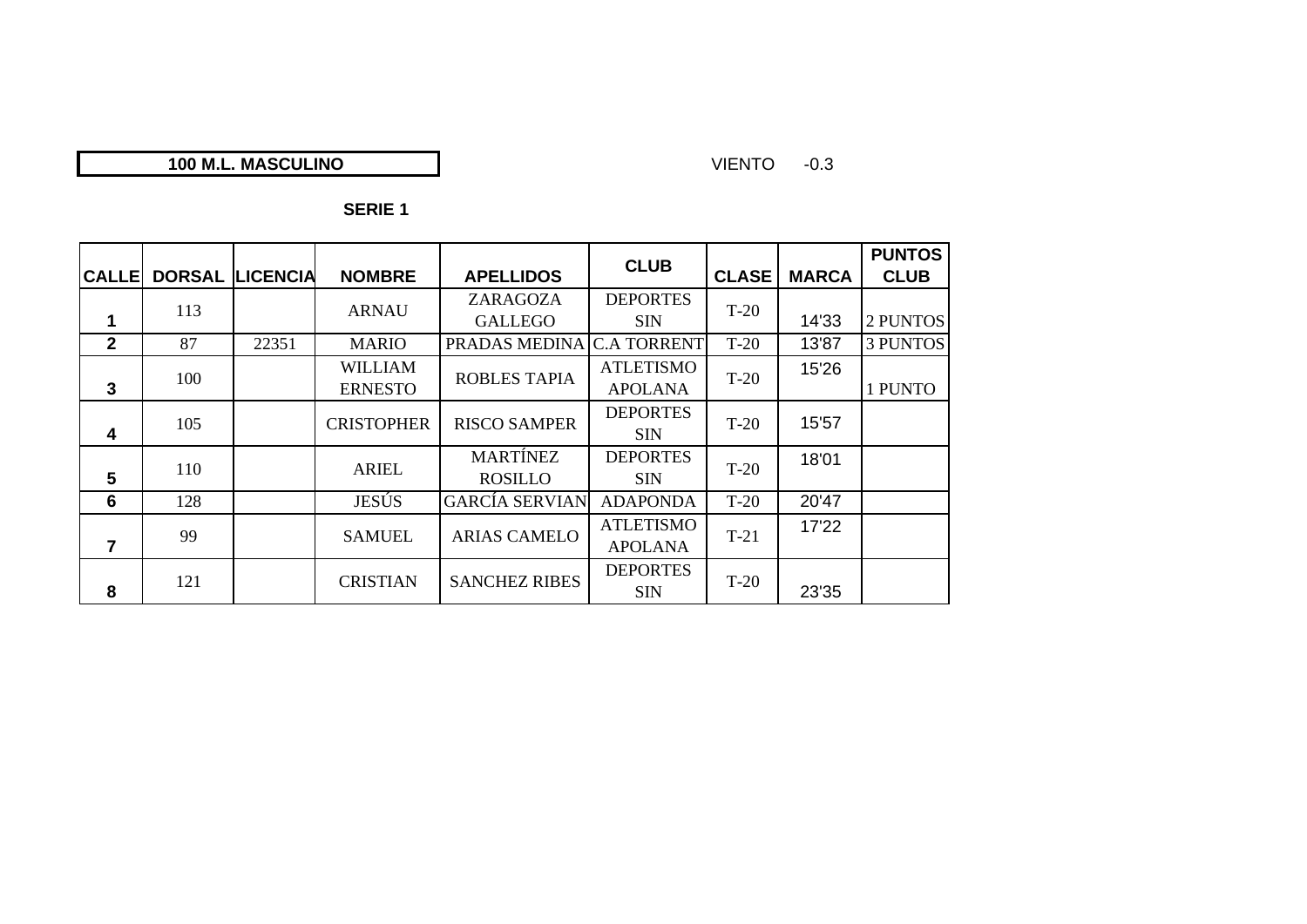| <b>CALLE</b> |     | <b>DORSAL LICENCIA</b> | <b>NOMBRE</b>   | <b>APELLIDOS</b>    | <b>CLUB</b>        | <b>CLASE</b> | <b>MARCA</b> | <b>PUNTOS</b><br><b>CLUB</b> |
|--------------|-----|------------------------|-----------------|---------------------|--------------------|--------------|--------------|------------------------------|
|              |     |                        |                 |                     |                    |              |              |                              |
| $\mathbf{2}$ | 138 | 0506/22                | <b>MARTIN</b>   | <b>SERENA</b>       | <b>ATLETISME</b>   | $T-36$       | 17'25        | l PUNTO                      |
| 3            | 144 |                        | <b>MARIO</b>    | <b>GUIMERA</b>      | <b>DEPENDITENT</b> | $T-20$       | 18'42        |                              |
| 4            | 101 | 22355                  | <b>EDGAR</b>    | <b>MORON LEAÑOS</b> | <b>CC EL GARBI</b> | $T-20$       | 12'84        | <b>3 PUNTOS</b>              |
| 5            | 89  | 363/22                 | <b>VICENTE</b>  | <b>JUAN ALDA</b>    | <b>NCE VALENCI</b> | $T-13$       | 11'96        |                              |
| 6            | 90  | 337/22                 | <b>ANDERSON</b> | <b>NARANJO</b>      | <b>NCE VALENCI</b> | $T-13$       | 11'66        |                              |
|              | 142 |                        | <b>VICTOR</b>   | <b>ALBALADEJO</b>   | <b>CADA</b>        | $T-20$       | 13'85        | 2 PUNTOS                     |
| 8            | 133 | V24013                 | <b>JOAN</b>     | <b>RAGA VARO</b>    | <b>POBLATS</b>     | <b>OPEN</b>  | 11'69        |                              |
|              |     |                        |                 |                     |                    |              |              |                              |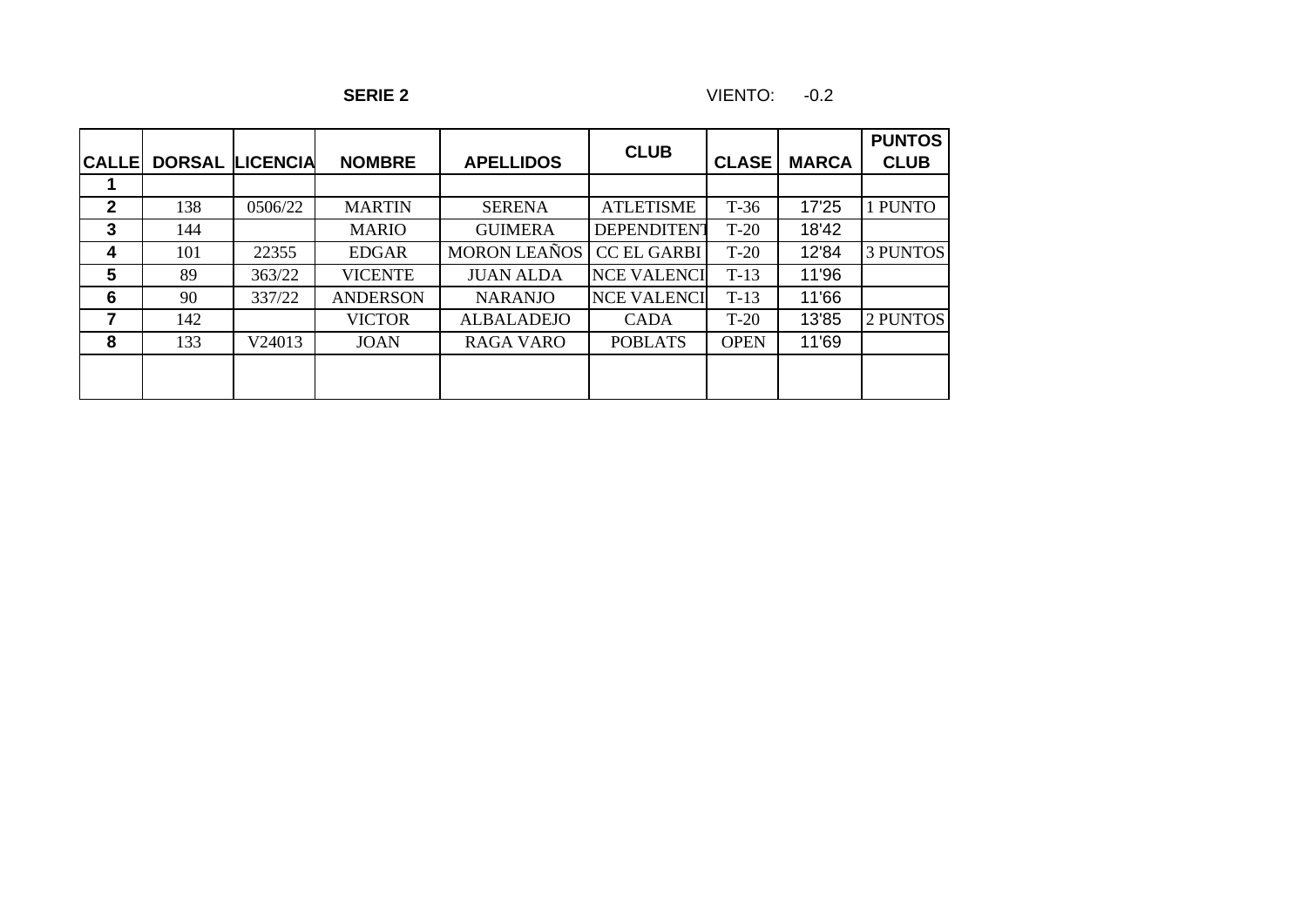**SERIE 3** VIENTO: -1.4

| <b>CALLE</b>   | <b>DORSAL</b> | <b>LICENCIA</b> | <b>NOMBRE</b>                     | <b>APELLIDOS</b>                   | <b>CLUB</b>                   | <b>CLASE</b> | <b>MARCA</b> | <b>PUNTOS</b><br><b>CLUB</b> |
|----------------|---------------|-----------------|-----------------------------------|------------------------------------|-------------------------------|--------------|--------------|------------------------------|
|                |               |                 |                                   |                                    |                               |              |              |                              |
| $\overline{2}$ |               |                 |                                   |                                    |                               |              |              |                              |
| $\overline{3}$ | 118           |                 | <b>PASCUAL</b>                    | <b>TRIPIANA</b><br><b>ALVAREZ</b>  | <b>DEPORTES</b><br><b>SIN</b> | $T-22$       | 21'01        | 1 PUNTO                      |
| 4              | 119           |                 | <b>FRANCISCO</b><br><b>JAVIER</b> | <b>FERNANDEZ</b><br><b>POMARES</b> | <b>DEPORTES</b><br><b>SIN</b> | $T-22$       | 19'06        | <b>3 PUNTOS</b>              |
| $5\phantom{1}$ | 123           |                 | <b>SAUL</b>                       | <b>MARCO ASENSIO</b>               | <b>DEPORTES</b><br><b>SIN</b> | $T-22$       | 20'66        | 2 PUNTOS                     |
| 6              | 130           |                 | <b>ARNAU</b>                      | <b>FELIP</b>                       | <b>ADAPONDA</b>               | $T-21$       | 36'59        |                              |
|                |               |                 |                                   |                                    |                               |              |              |                              |
| 8              |               |                 |                                   |                                    |                               |              |              |                              |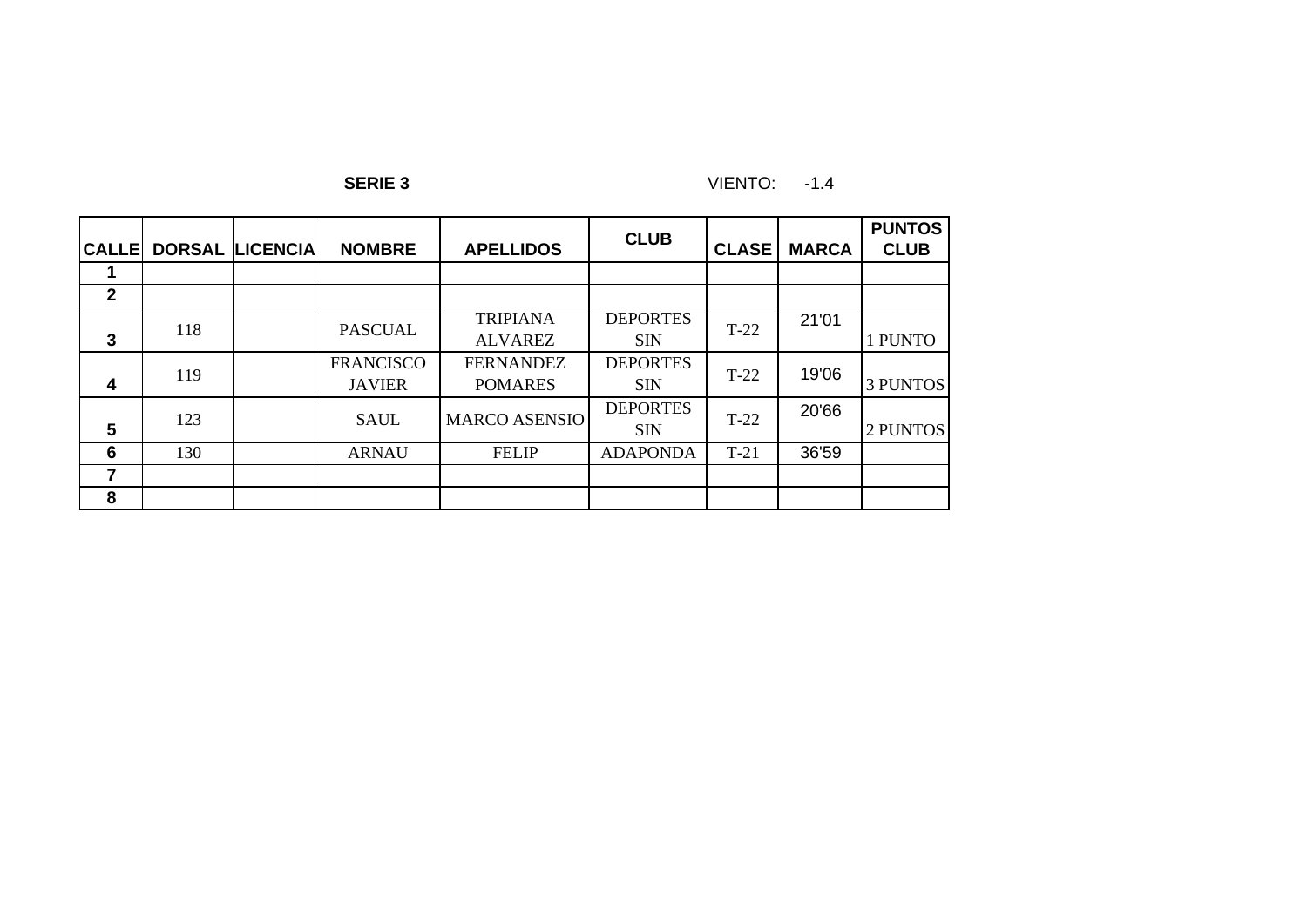## **100 M.L. FEMENINO RR1 RR2 RR3**

## 11:05 HORAS VIENTO -0.2

|              |                        |         |               |                     |                  |                 |              | <b>PUNTOS</b> |
|--------------|------------------------|---------|---------------|---------------------|------------------|-----------------|--------------|---------------|
| <b>CALLE</b> | <b>DORSAL LICENCIA</b> |         | <b>NOMBRE</b> | <b>APELLIDOS</b>    | <b>CLUB</b>      | <b>CLASE</b>    | <b>MARCA</b> | <b>CLUB</b>   |
|              |                        |         |               |                     |                  |                 |              |               |
| 2            |                        |         |               |                     |                  |                 |              |               |
| 3            | 137                    | 0508/22 | <b>JUDITH</b> | <b>TORTOSA VILA</b> | <b>ATLETISME</b> | RR <sub>3</sub> | 21'58        |               |
| 4            |                        |         |               |                     |                  |                 |              |               |
| 5            |                        |         |               |                     |                  |                 |              |               |
| 6            | 141                    | 0644/22 | <b>NAGORE</b> | <b>VIUDES</b>       | <b>CADA</b>      | RR <sub>1</sub> | 31'45        |               |
|              |                        |         |               |                     |                  |                 |              |               |
| 8            |                        |         |               |                     |                  |                 |              |               |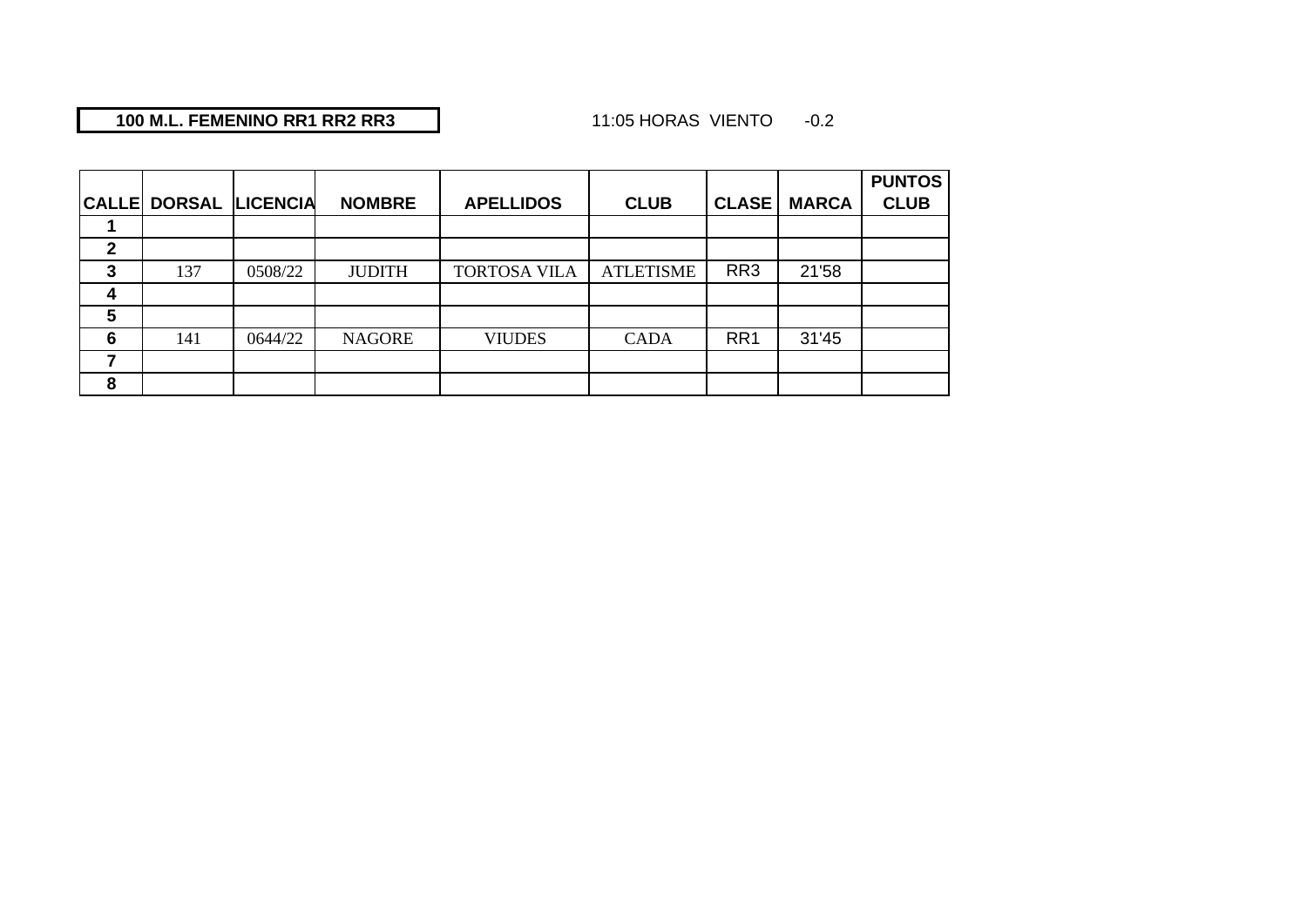## **100 M.L. FEMENINO**

#### VIENTO +0.5

|                |               |                 |               |                     |                   |              |              | <b>PUNTOS</b>   |
|----------------|---------------|-----------------|---------------|---------------------|-------------------|--------------|--------------|-----------------|
| <b>CALLE</b>   | <b>DORSAL</b> | <b>LICENCIA</b> | <b>NOMBRE</b> | <b>APELLIDOS</b>    | <b>CLUB</b>       | <b>CLASE</b> | <b>MARCA</b> | <b>CLUB</b>     |
|                | 104           |                 | <b>TAMARA</b> | <b>FERRANDO</b>     | <b>DEPORTES</b>   | $T-20$       |              |                 |
|                |               |                 |               | <b>GALÁN</b>        | <b>SIN</b>        |              | 17'79        |                 |
|                | 84            | 22177           | <b>AMPARO</b> | <b>CASTILLO</b>     | C.A.              | $T-20$       |              |                 |
| $\overline{2}$ |               |                 |               | <b>ALCAZAR</b>      | <b>TORRENT</b>    |              | 17'03        | 1 PUNTOS        |
| $\mathbf{3}$   | 85            | 22176           | <b>ALBA</b>   | <b>CASTILLO</b>     | C.A.              | $T-20$       | 18'81        |                 |
|                | 106           |                 | <b>MARINA</b> | <b>SERRANO MIRA</b> | <b>DEPORTES</b>   | $T-20$       | 16'84        |                 |
| 4              |               |                 |               |                     | <b>SIN</b>        |              |              | <b>3 PUNTOS</b> |
|                | 126           |                 | <b>SARA</b>   | <b>PEREZ</b>        | <b>CLUB</b>       | $T-20$       | 18'54        |                 |
| 5              |               |                 |               | <b>MARTINEZ</b>     | <b>ATLETISME</b>  |              |              |                 |
| 6              | 139           | 22116           | Liliana       | Polo ESteve         | <b>INDEPENDIE</b> | $T-20$       | 16'92        | 2 PUNTOS        |
| 7              | 140           | 22440           | <b>KSENIA</b> | <b>LEBEDEVA</b>     | <b>CADA</b>       | $T-20$       | 22'59        |                 |
| 8              |               |                 |               |                     |                   |              |              |                 |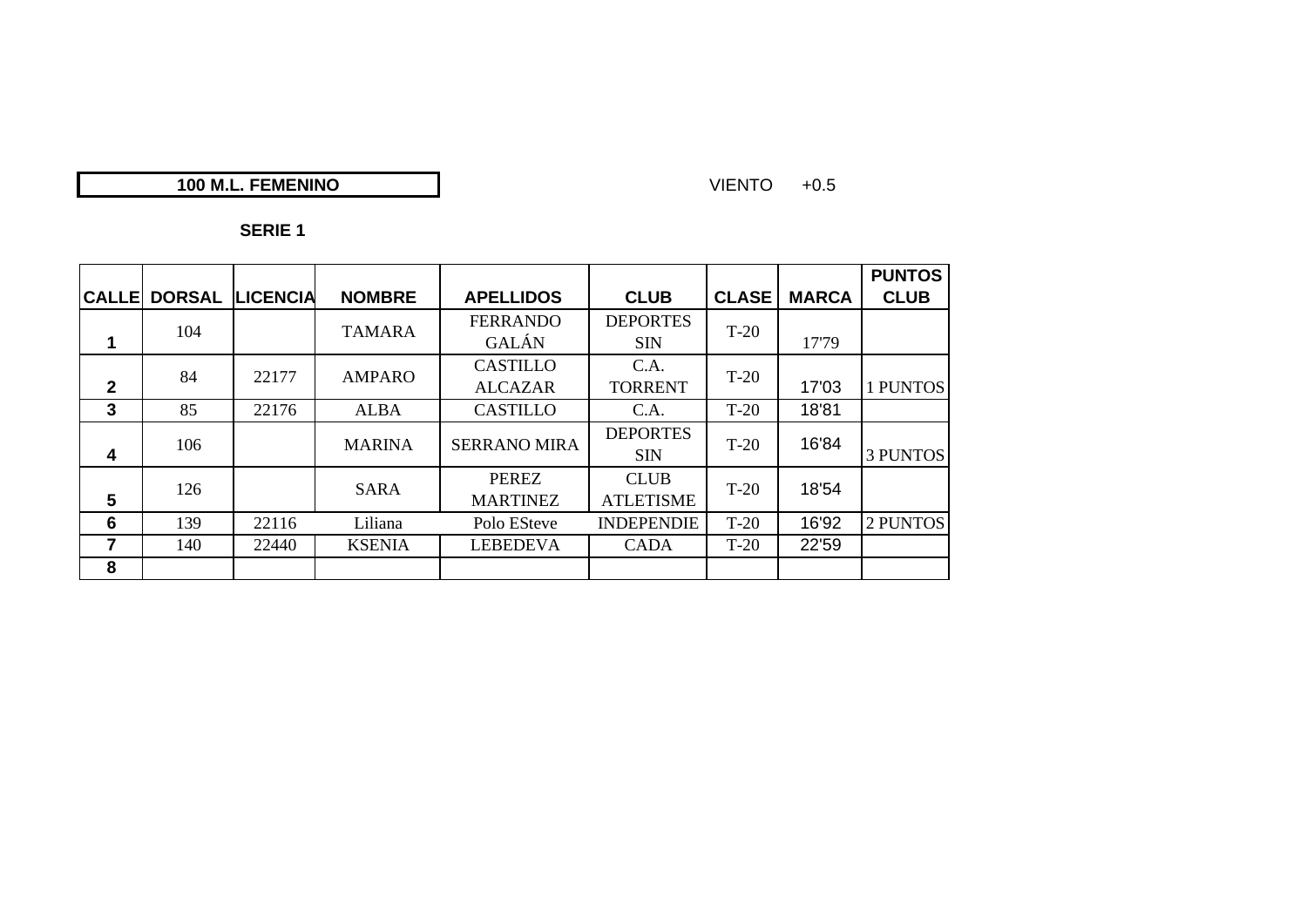## **200 M.L. MIXTO RRI- RR2 - RR3 T 54**

#### VIENTO +1.2

|              |                              |         |               |                     |                  |              |              | <b>PUNTOS</b> |
|--------------|------------------------------|---------|---------------|---------------------|------------------|--------------|--------------|---------------|
|              | <b>CALLE DORSAL LICENCIA</b> |         | <b>NOMBRE</b> | <b>APELLIDOS</b>    | <b>CLUB</b>      | <b>CLASE</b> | <b>MARCA</b> | <b>CLUB</b>   |
|              |                              |         |               |                     |                  |              |              |               |
| $\mathbf{2}$ |                              |         |               |                     |                  |              |              |               |
| 3            |                              |         |               |                     |                  |              |              |               |
| 4            | 137                          | 0508/22 | <b>JUDITH</b> | <b>TORTOSA VILA</b> | <b>ATLETISME</b> | RR3          | 43.27        |               |
| 5            |                              |         |               |                     |                  |              |              |               |
| 6            |                              |         |               |                     |                  |              |              |               |
| ⇁            | 135                          |         | Carlos        | Palomar             | <b>FESA</b>      | $T-32$       | 2,18,92      |               |
| 8            |                              |         |               |                     |                  |              |              |               |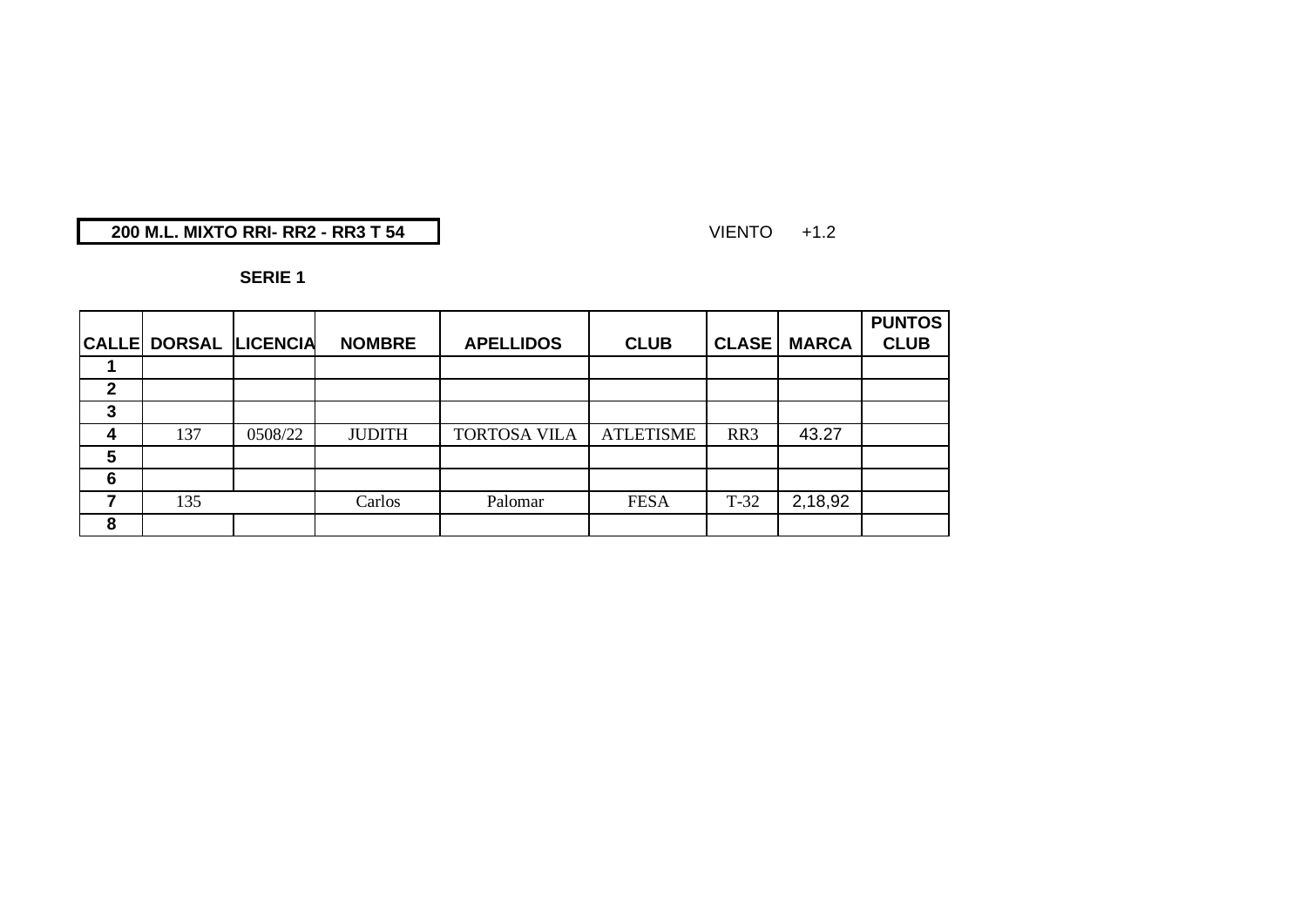#### **200 M.L MASCULINOS**

## VIENTO 0.0

|                         |                     |                 |                    |                      |                 |              |              | <b>PUNTOS</b>   |
|-------------------------|---------------------|-----------------|--------------------|----------------------|-----------------|--------------|--------------|-----------------|
|                         | <b>CALLE DORSAL</b> | <b>LICENCIA</b> | <b>NOMBRE</b>      | <b>APELLIDOS</b>     | <b>CLUB</b>     | <b>CLASE</b> | <b>MARCA</b> | <b>CLUB</b>     |
|                         | 119                 |                 | <b>FRANCISCO</b>   | <b>FERNANDEZ</b>     | <b>DEPORTES</b> | $T-22$       |              |                 |
| 1                       |                     |                 | <b>JAVIER</b>      | <b>POMARES</b>       | <b>SIN</b>      |              | 42.07        |                 |
|                         |                     |                 |                    |                      | <b>DEPORTES</b> |              |              |                 |
| $\overline{2}$          | 123                 |                 | <b>SAUL</b>        | <b>MARCO ASENSIO</b> | <b>SIN</b>      | $T-22$       | 45.64        |                 |
|                         | 105                 |                 | <b>CRISTOPHER</b>  | <b>RISCO SAMPER</b>  | <b>DEPORTES</b> | $T-20$       | 32.97        |                 |
| $\mathbf{3}$            |                     |                 |                    |                      | <b>SIN</b>      |              |              | 2 PUNTOS        |
|                         | 110                 |                 | <b>ARIEL</b>       | <b>MARTÍNEZ</b>      | <b>DEPORTES</b> | $T-20$       | 40.05        |                 |
| $\overline{\mathbf{4}}$ |                     |                 |                    | <b>ROSILLO</b>       | <b>SIN</b>      |              |              |                 |
|                         | 113                 |                 | <b>ARNAU</b>       | ZARAGOZA             | <b>DEPORTES</b> | $T-20$       | 31.02        |                 |
| 5                       |                     |                 |                    | <b>GALLEGO</b>       | <b>SIN</b>      |              |              | <b>3 PUNTOS</b> |
|                         | 115                 |                 | <b>JOSE ANDRES</b> | <b>MAÑOGIL</b>       | <b>DEPORTES</b> | $T-20$       | 36.67        |                 |
| 6                       |                     |                 |                    | <b>BERNAD</b>        | <b>SIN</b>      |              |              | 1 PUNTO         |
| 7                       | 130                 |                 | <b>ARNAU</b>       | <b>FELIP</b>         | <b>ADAPONDA</b> | $T-22$       | 1,15,30      |                 |
| 8                       | 86                  | 22352           | RAUL               | <b>LOPEZ ALCOVER</b> | C.A.            | $T-20$       | 46.37        |                 |
|                         |                     |                 |                    |                      |                 |              |              |                 |
|                         |                     |                 |                    |                      |                 |              |              |                 |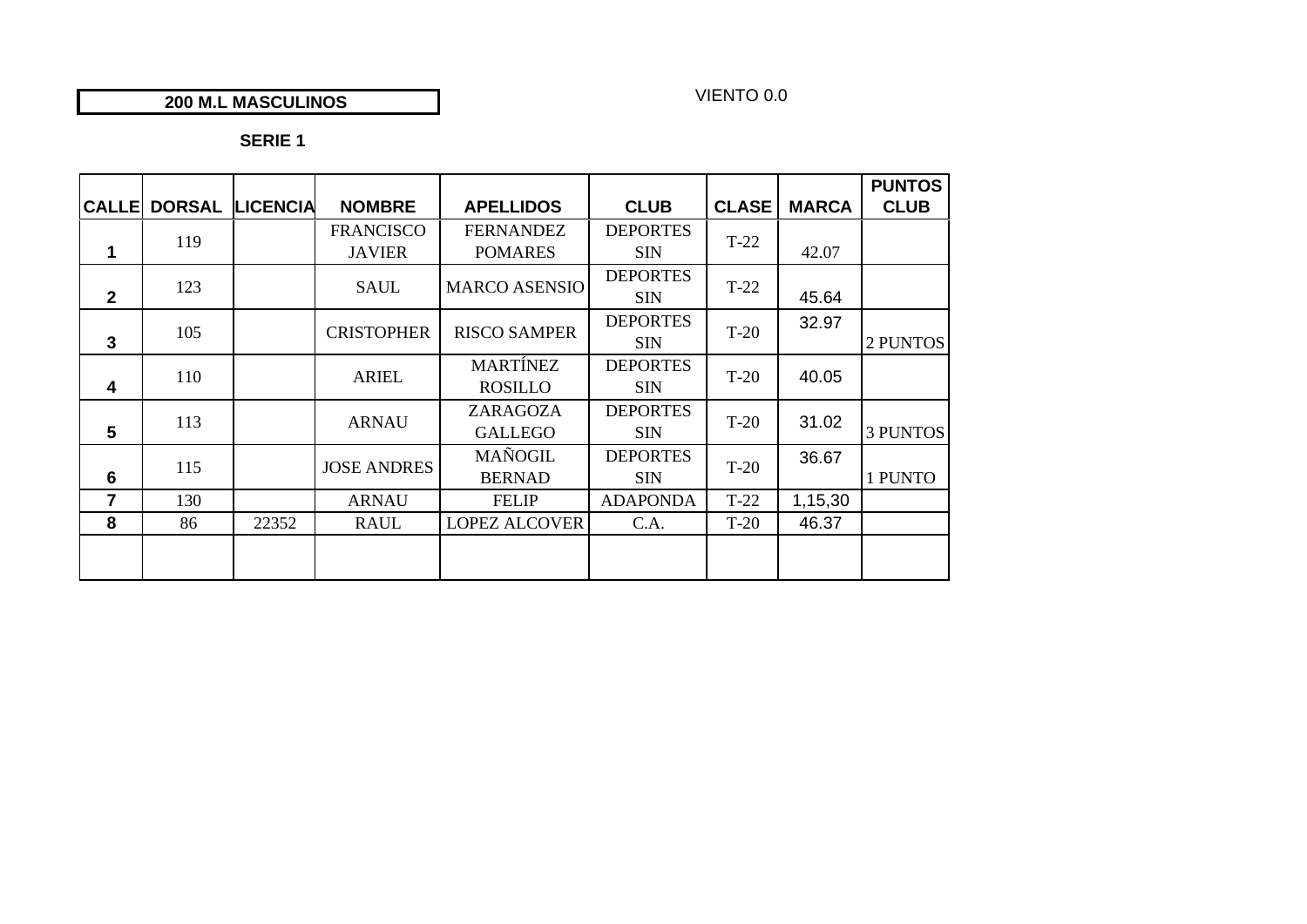## **M.L MASCULINOS**

#### VIENTO 0:00

|               |               |                 |                |                                      |                    |                  |              | <b>PUNTOS</b>   |
|---------------|---------------|-----------------|----------------|--------------------------------------|--------------------|------------------|--------------|-----------------|
| <b>CALLEI</b> | <b>DORSAL</b> | <b>LICENCIA</b> | <b>NOMBRE</b>  | <b>APELLIDOS</b>                     | <b>CLUB</b>        | <b>CLASE</b>     | <b>MARCA</b> | <b>CLUB</b>     |
|               | 87            |                 | <b>MARIO</b>   | <b>PRADAS</b>                        | <b>TORRENT</b>     | T <sub>.20</sub> | 29.06        | 1 PUNTO         |
| $\mathbf{2}$  | 142           |                 | <b>VICTOR</b>  | <b>ALBALADEJO</b><br><b>GUERRERO</b> | <b>CADA</b>        | $T-20$           | 28.13        | 2 PUNTOS        |
| 3             | 144           |                 | <b>MARIO</b>   | <b>GUIMERA</b>                       | <b>INDEPENDIE</b>  | $T-20$           | 40           |                 |
| 4             | 132           | VV7625          | <b>JAVIER</b>  | <b>ZAPLANA GIL</b>                   | <b>POBLATS</b>     | <b>OPEN</b>      | 24.37        |                 |
| 5             | 133           | V24013          | <b>JOAN</b>    | <b>RAGA VARO</b>                     | <b>POBLATS</b>     | <b>OPEN</b>      | 23.59        |                 |
| 6             | 89            | 363/22          | <b>VICENTE</b> | <b>JUAN ALDA</b>                     | <b>ONCE</b>        | $T-13$           | 24.21        |                 |
|               | 101           | 22355           | <b>EDGAR</b>   | <b>MORON LEAÑOS</b>                  | <b>CC EL GARBI</b> | $T-20$           | 25.91        | <b>3 PUNTOS</b> |
| 8             | 138           | 0506/22         | <b>MARTIN</b>  | <b>SERENA</b>                        | <b>ATLETISME</b>   | $T-36$           | 36.28        |                 |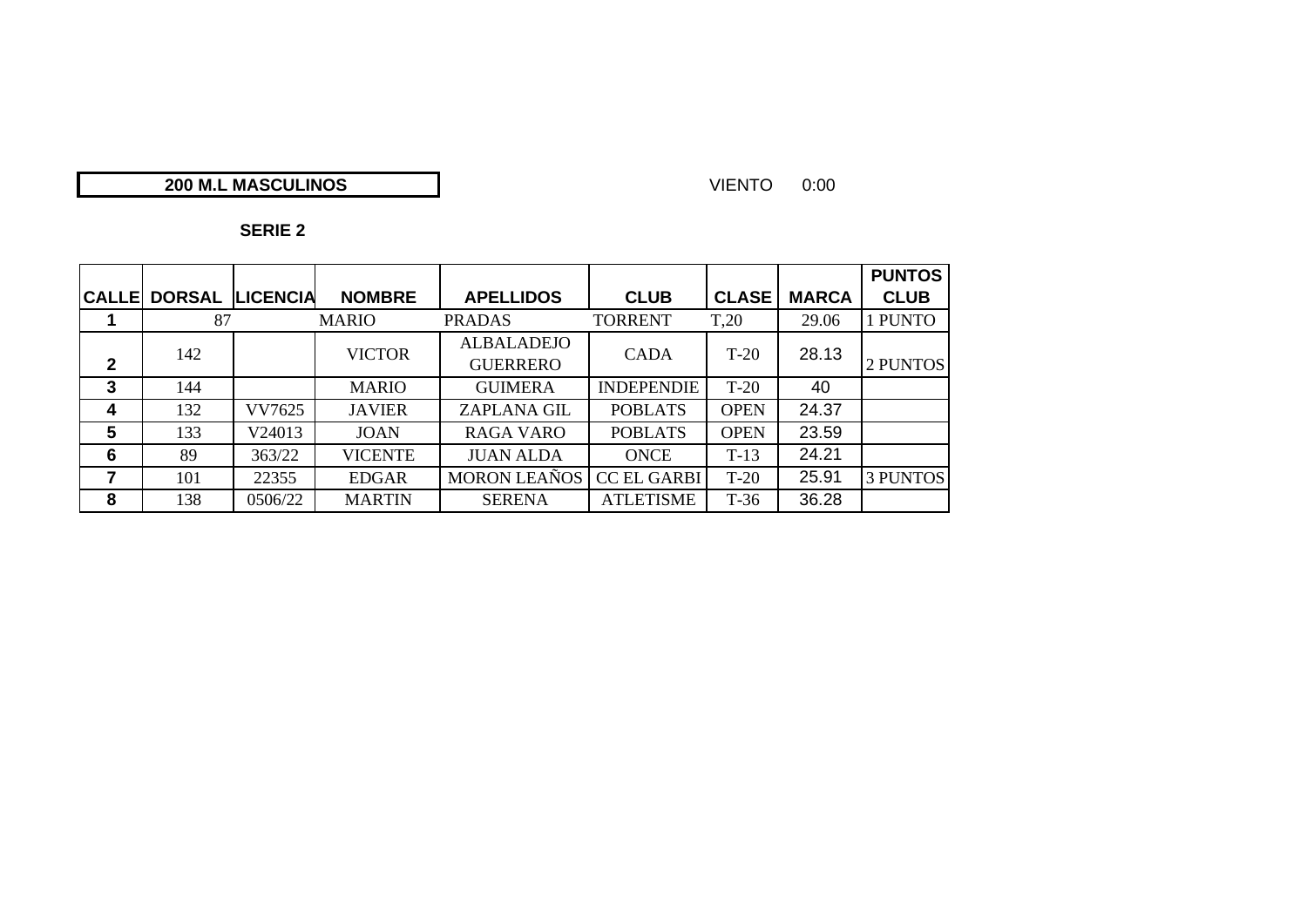## **200 M.L FEMENINOS**

VIENTO -1,5

| ╌ |  |
|---|--|
|---|--|

|                         |               |          |               |                     |                   |              |              | <b>PUNTOS</b>   |
|-------------------------|---------------|----------|---------------|---------------------|-------------------|--------------|--------------|-----------------|
| <b>CALLE</b>            | <b>DORSAL</b> | LICENCIA | <b>NOMBRE</b> | <b>APELLIDOS</b>    | <b>CLUB</b>       | <b>CLASE</b> | <b>MARCA</b> | <b>CLUB</b>     |
|                         |               |          |               |                     |                   |              |              |                 |
| $\overline{2}$          | 84            | 22177    | <b>AMPARO</b> | <b>CASTILLO</b>     | C.A.              | $T-20$       | 37.77        | 2 PUNTOS        |
| $\mathbf{3}$            | 85            | 22176    | <b>ALBA</b>   | <b>CASTILLO</b>     | C.A.              | $T-20$       | 43.42        |                 |
|                         | 106           |          | <b>MARINA</b> | <b>SERRANO MIRA</b> | <b>DEPORTES</b>   | $T-20$       | 39.02        |                 |
| 4                       |               |          |               |                     | <b>SIN</b>        |              |              | 1 PUNTO         |
|                         | 126           |          | <b>SARA</b>   | <b>PEREZ</b>        | <b>CLUB</b>       | $T-20$       | 34.59        |                 |
| 5                       |               |          |               | <b>MARTINEZ</b>     | <b>ATLETISME</b>  |              |              | <b>3 PUNTOS</b> |
| 6                       | 139           | 22116    | Liliana       | Polo ESteve         | <b>INDEPENDIE</b> | $T-20$       | 38.37        |                 |
|                         | 104           |          | <b>TAMARA</b> | <b>FERRANDO</b>     | <b>DEPORTES</b>   | $T-20$       | 41.64        |                 |
| $\overline{\mathbf{r}}$ |               |          |               | <b>GALÁN</b>        | <b>SIN</b>        |              |              |                 |
| 8                       |               |          |               |                     |                   |              |              |                 |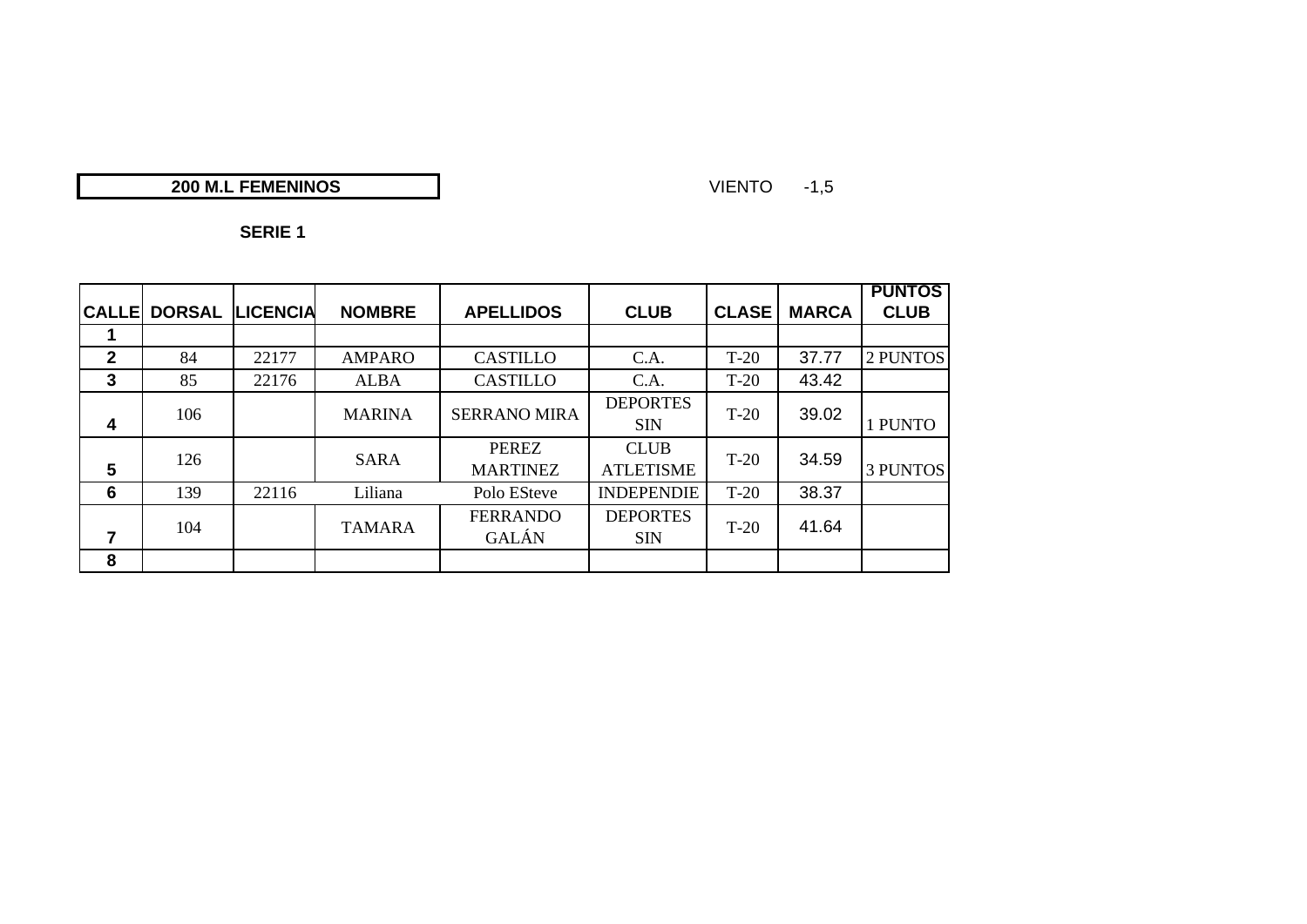## **400 masculinos masculinos**

|                 |               |                 |                      |                                   |                                    |              |              | <b>PUNTOS</b> |
|-----------------|---------------|-----------------|----------------------|-----------------------------------|------------------------------------|--------------|--------------|---------------|
| <b>CALLE</b>    | <b>DORSAL</b> | <b>LICENCIA</b> | <b>NOMBRE</b>        | <b>APELLIDOS</b>                  | <b>CLUB</b>                        | <b>CLASE</b> | <b>MARCA</b> | <b>CLUB</b>   |
| 1               | 99            |                 | <b>SAMUEL</b>        | <b>ARIAS CAMELO</b>               | <b>ATLETISMO</b><br><b>APOLANA</b> | $T-21$       | 1,35,00      |               |
| $\overline{2}$  | 110           |                 | <b>ARIEL</b>         | <b>MARTÍNEZ</b><br><b>ROSILLO</b> | <b>DEPORTES</b><br><b>SIN</b>      | $T-20$       | 1,51,97      |               |
| $\mathbf{3}$    | 105           |                 | <b>CRISTOPHER</b>    | <b>RISCO SAMPER</b>               | <b>DEPORTES</b><br><b>SIN</b>      | $T-20$       | 1,21,23      |               |
| 4               | 134           | 0570/22         | Francisco<br>Antonio | Pinto Salazar                     | <b>FESA</b>                        | F36          | 1,29,43      |               |
| 5               |               |                 |                      |                                   |                                    |              |              |               |
| $6\phantom{1}6$ |               |                 |                      |                                   |                                    |              |              |               |
| 7               |               |                 |                      |                                   |                                    |              |              |               |
| 8               |               |                 |                      |                                   |                                    |              |              |               |
|                 |               |                 |                      |                                   |                                    |              |              |               |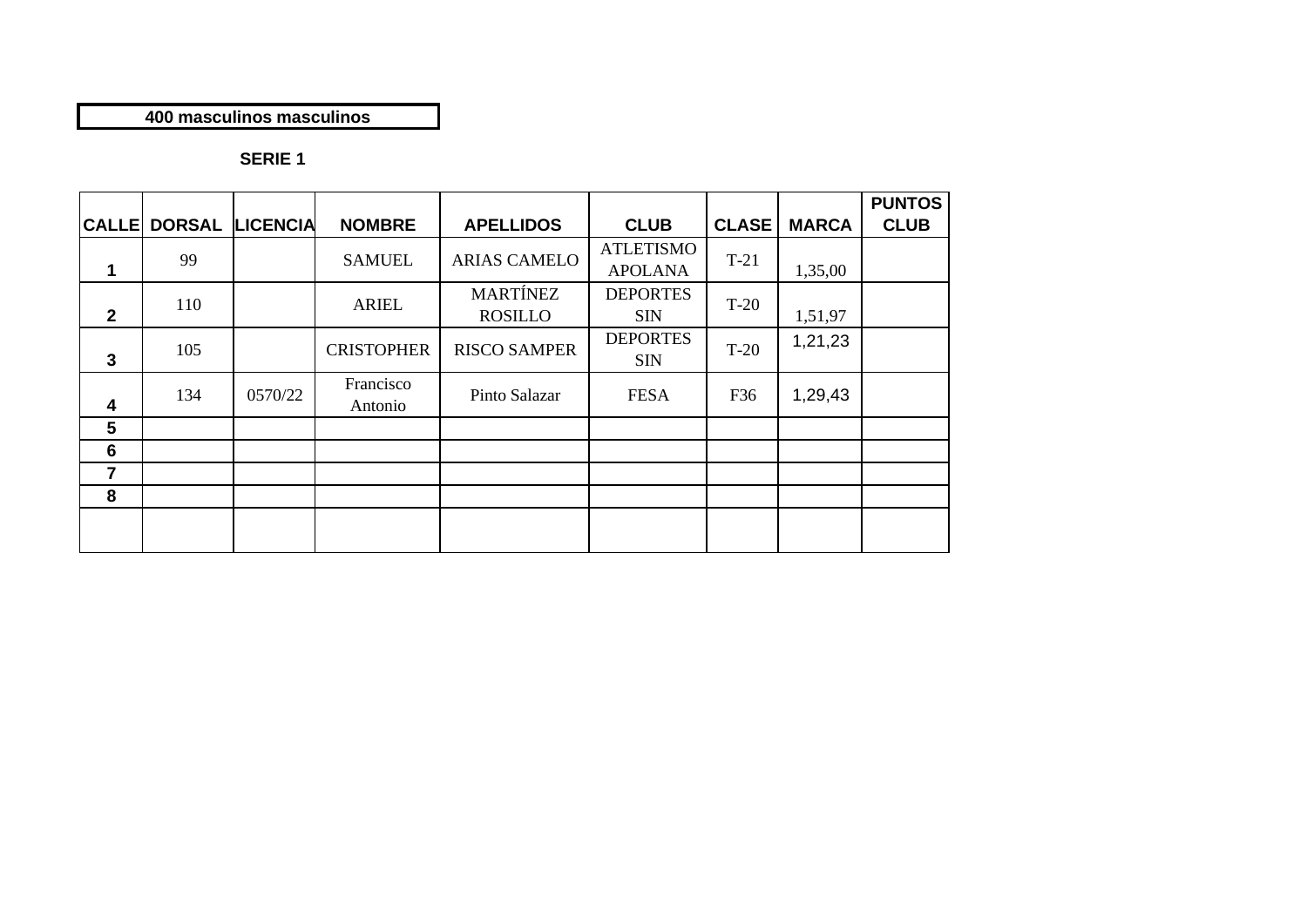#### **400 masculinos masculinos**

| <b>CALLE</b>     | <b>DORSAL</b> | <b>LICENCIA</b> | <b>NOMBRE</b>      | <b>APELLIDOS</b>                | <b>CLUB</b>                   | <b>CLASE</b> | <b>MARCA</b> | <b>PUNTOS</b><br><b>CLUB</b> |
|------------------|---------------|-----------------|--------------------|---------------------------------|-------------------------------|--------------|--------------|------------------------------|
|                  |               |                 |                    |                                 |                               |              |              |                              |
| $\overline{2}$   |               |                 |                    |                                 |                               |              |              |                              |
| $\mathbf{3}$     | 115           |                 | <b>JOSE ANDRES</b> | <b>MAÑOGIL</b><br><b>BERNAD</b> | <b>DEPORTES</b><br><b>SIN</b> | $T-20$       | 1,33,73      |                              |
| $\boldsymbol{4}$ | 86            | 22352           | <b>RAUL</b>        | <b>LOPEZ ALCOVER</b>            | C.A.                          | $T-20$       | 1,17,53      |                              |
| 5                | 87            | 22351           | <b>MARIO</b>       | PRADAS MEDINA                   | C.A.                          | $T-20$       | 1,08,76      |                              |
| 6                | 115           |                 | <b>JOSE ANDRES</b> | <b>MAÑOGIL</b><br><b>BERNAD</b> | <b>DEPORTES</b><br><b>SIN</b> | $T-20$       |              |                              |
|                  | 128           |                 | <b>JESÚS</b>       | <b>GARCÍA SERVIAN</b>           | <b>ADAPONDA</b>               | $T-20$       | 1,46,77      |                              |
| 8                |               |                 |                    |                                 |                               |              |              |                              |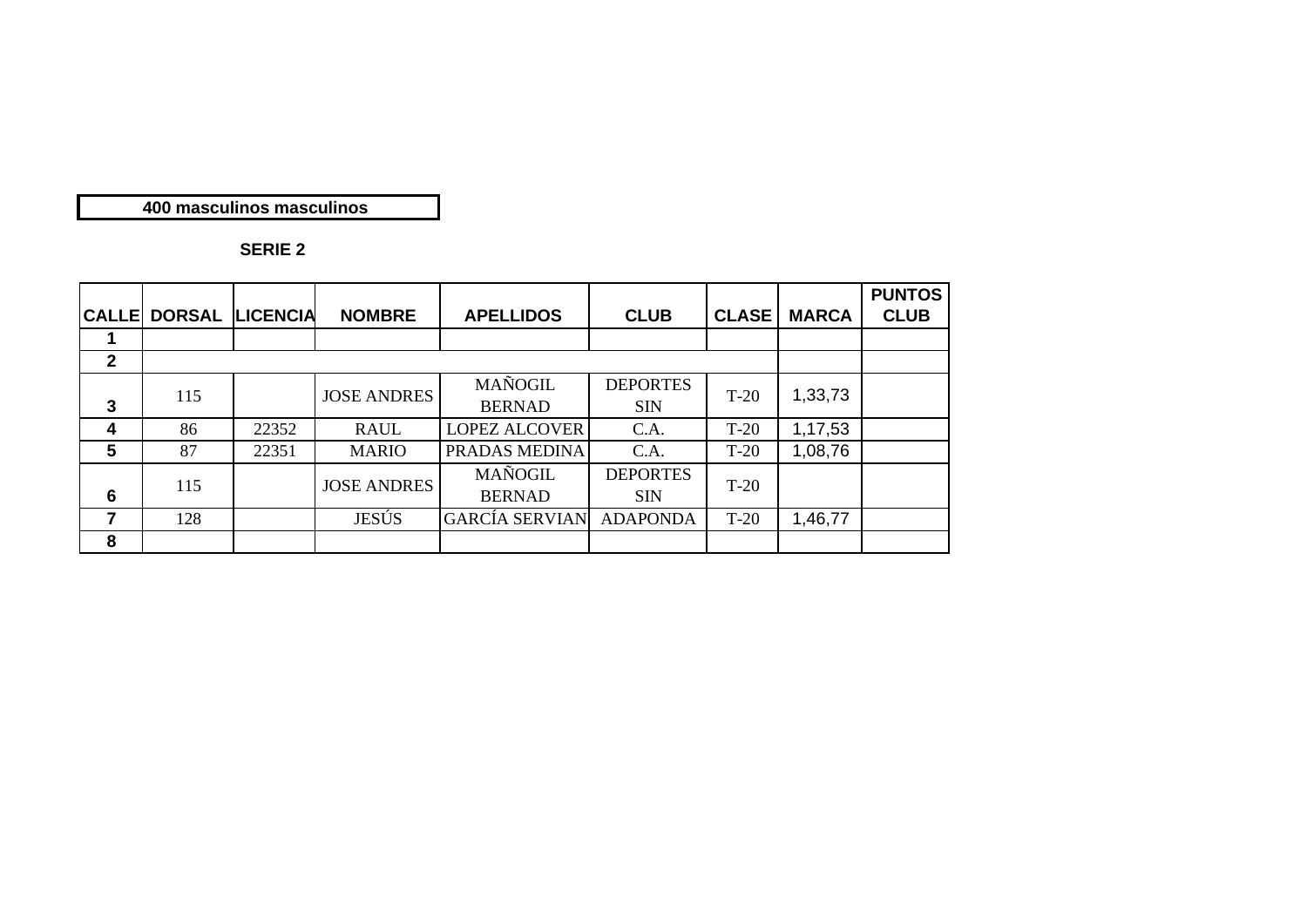**400 Femeninos**

| <b>CALLE</b>            |     | <b>DORSAL LICENCIA</b> | <b>NOMBRE</b>  | <b>APELLIDOS</b>                  | <b>CLUB</b>                     | <b>CLASE</b> | <b>MARCA</b> | <b>PUNTOS</b><br><b>CLUB</b> |
|-------------------------|-----|------------------------|----------------|-----------------------------------|---------------------------------|--------------|--------------|------------------------------|
|                         |     |                        |                |                                   |                                 |              |              |                              |
| $\mathbf{2}$            |     |                        |                |                                   |                                 |              |              |                              |
| 3                       | 106 |                        | <b>MARINA</b>  | <b>SERRANO MIRA</b>               | <b>DEPORTES</b><br><b>SIN</b>   | $T-20$       | <b>NP</b>    |                              |
| $\overline{\mathbf{4}}$ | 91  | 289/22                 | <b>BEATRIZ</b> | <b>SILVESTRE</b><br><b>PUERTO</b> | <b>NCE VALENCI</b>              | $T-13$       | 1,14,51      |                              |
| 5                       | 139 | 22116                  | Liliana        | Polo ESteve                       | <b>INDEPENDIE</b><br><b>NTE</b> | $T-20$       | 1,40,94      |                              |
| 6                       |     |                        |                |                                   |                                 |              |              |                              |
| 7                       |     |                        |                |                                   |                                 |              |              |                              |
| 8                       |     |                        |                |                                   |                                 |              |              |                              |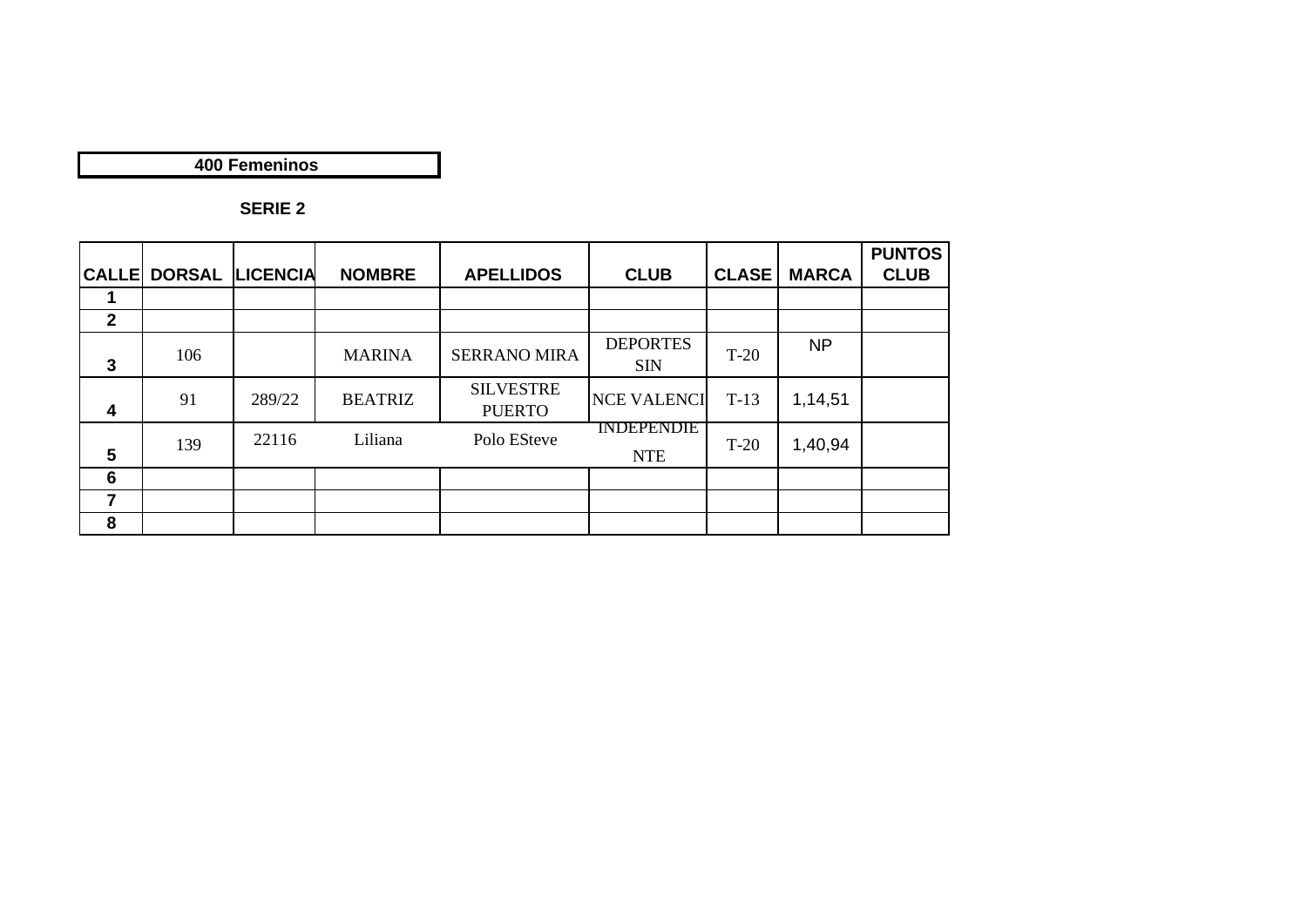**300 Femeninos**

|              |                              |        |                 |                  |                    |              |              | <b>PUNTOS</b> |
|--------------|------------------------------|--------|-----------------|------------------|--------------------|--------------|--------------|---------------|
|              | <b>CALLE DORSAL LICENCIA</b> |        | <b>NOMBRE</b>   | <b>APELLIDOS</b> | <b>CLUB</b>        | <b>CLASE</b> | <b>MARCA</b> | <b>CLUB</b>   |
|              |                              |        |                 |                  |                    |              |              |               |
| $\mathbf{2}$ |                              |        |                 |                  |                    |              |              |               |
| 3            |                              |        |                 |                  |                    |              |              |               |
| 4            | 94                           | 113/22 | <b>CAROLINA</b> | YUSTE COTINO     | <b>NCE VALENCI</b> | $T-12$       |              |               |
| 5            |                              |        |                 |                  |                    |              |              |               |
| 6            |                              |        |                 |                  |                    |              |              |               |
| 7            |                              |        |                 |                  |                    |              |              |               |
| 8            |                              |        |                 |                  |                    |              |              |               |
|              |                              |        |                 |                  |                    |              |              |               |

*5000 M.L MIXTO*

|     | <b>CALLE DORSAL LICENCIA</b> | <b>NOMBRE</b>     | <b>APELLIDOS</b>     | <b>CLUB</b>        | <b>CLASE</b> | <b>MARCA</b> | <b>PUNTOS</b><br><b>CLUB</b> |
|-----|------------------------------|-------------------|----------------------|--------------------|--------------|--------------|------------------------------|
| 98  |                              | <b>JESÚS</b>      | <b>MARTINEZ</b>      | <b>ATLETISMO</b>   | $T-20$       | 18'31'91     |                              |
|     |                              |                   | <b>VILLEGAS</b>      | <b>APOLANA</b>     |              |              |                              |
| 102 | 22353                        | <b>ALEKSANDRA</b> | <b>IGNATOVA</b>      | <b>CC EL GARBI</b> | $T-20$       | 25'11'56     |                              |
|     |                              |                   | ZAHARIEVA            |                    |              |              |                              |
| 127 |                              | <b>IVAN</b>       | <b>GANDIA POVEDA</b> | <b>ADAPONDA</b>    | $T-20$       | 24'05'91     |                              |
|     |                              |                   |                      |                    |              |              |                              |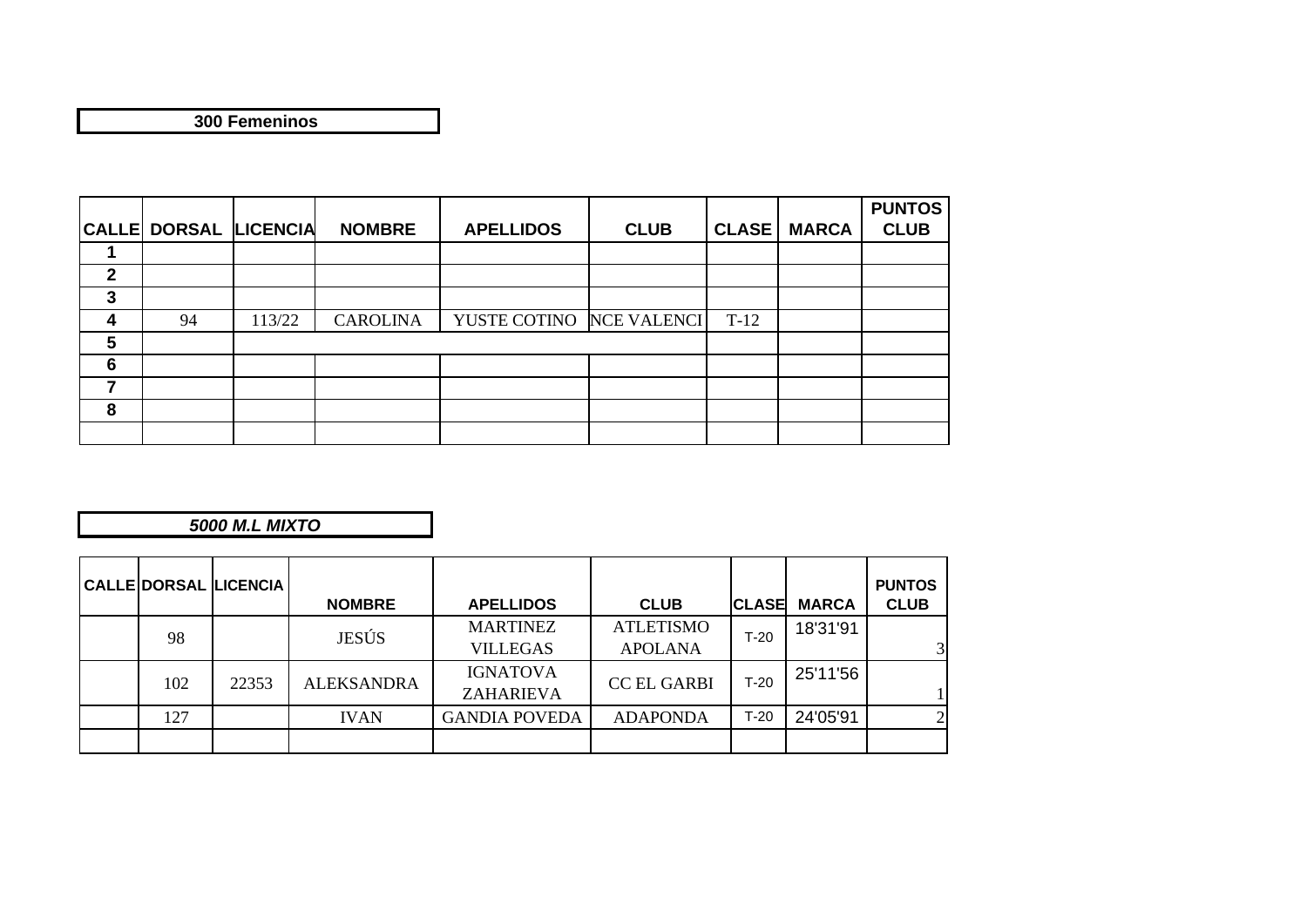#### *800 M.L MASCULINO*

|                |     | <b>CALLE DORSAL LICENCIA</b> | <b>NOMBRE</b>                    | <b>APELLIDOS</b>                   | <b>CLUB</b>                             | <b>CLASE</b> | <b>MARCA</b> | <b>PUNTOS</b><br><b>CLUB</b> |
|----------------|-----|------------------------------|----------------------------------|------------------------------------|-----------------------------------------|--------------|--------------|------------------------------|
|                | 100 |                              | <b>WILLIAM</b><br><b>ERNESTO</b> | <b>ROBLES TAPIA</b>                | <b>APOLANA</b>                          | $T-20$       | 3,06,89      | 1 PUNTO                      |
| $\overline{2}$ | 125 | 22002                        | <b>DAVID</b>                     | <b>COLOMA GARCÍA INDEPENDIENTE</b> |                                         | $T-20$       | 2,37,25      | <b>3 PUNTOS</b>              |
| 3              | 134 | 0570/22                      | Francisco Antonio                | Pinto Salazar                      | $T-36$<br><b>FESA</b>                   |              | 3,22,67      |                              |
| 4              | 86  | 22352                        | <b>RAUL</b>                      | <b>LOPEZ ALCOVER</b>               | C.A. TORRENT                            | $T-20$       | 3,00,34      | 2 PUNTOS                     |
| 5              | 95  |                              | <b>JORGE</b>                     | <b>HERRANDO</b>                    |                                         | $T-13$       | 2,19,89      |                              |
| 6              | 115 |                              | <b>JOSE ANDRES</b>               | <b>MAÑOGIL</b><br><b>BERNAD</b>    | <b>DEPORTES SIN</b><br><b>ADJETIVOS</b> | $T-20$       | 3,38,21      |                              |
| 7              | 128 |                              | JESÚS                            | <b>GARCÍA SERVIAN</b>              | <b>ADAPONDA</b>                         | $T-20$       | 4,21,71      |                              |
| 8              | 129 |                              | <b>DAVID</b>                     | <b>USTERO</b>                      | <b>ADAPONDA</b>                         | $T-20$       | 3,17,56      |                              |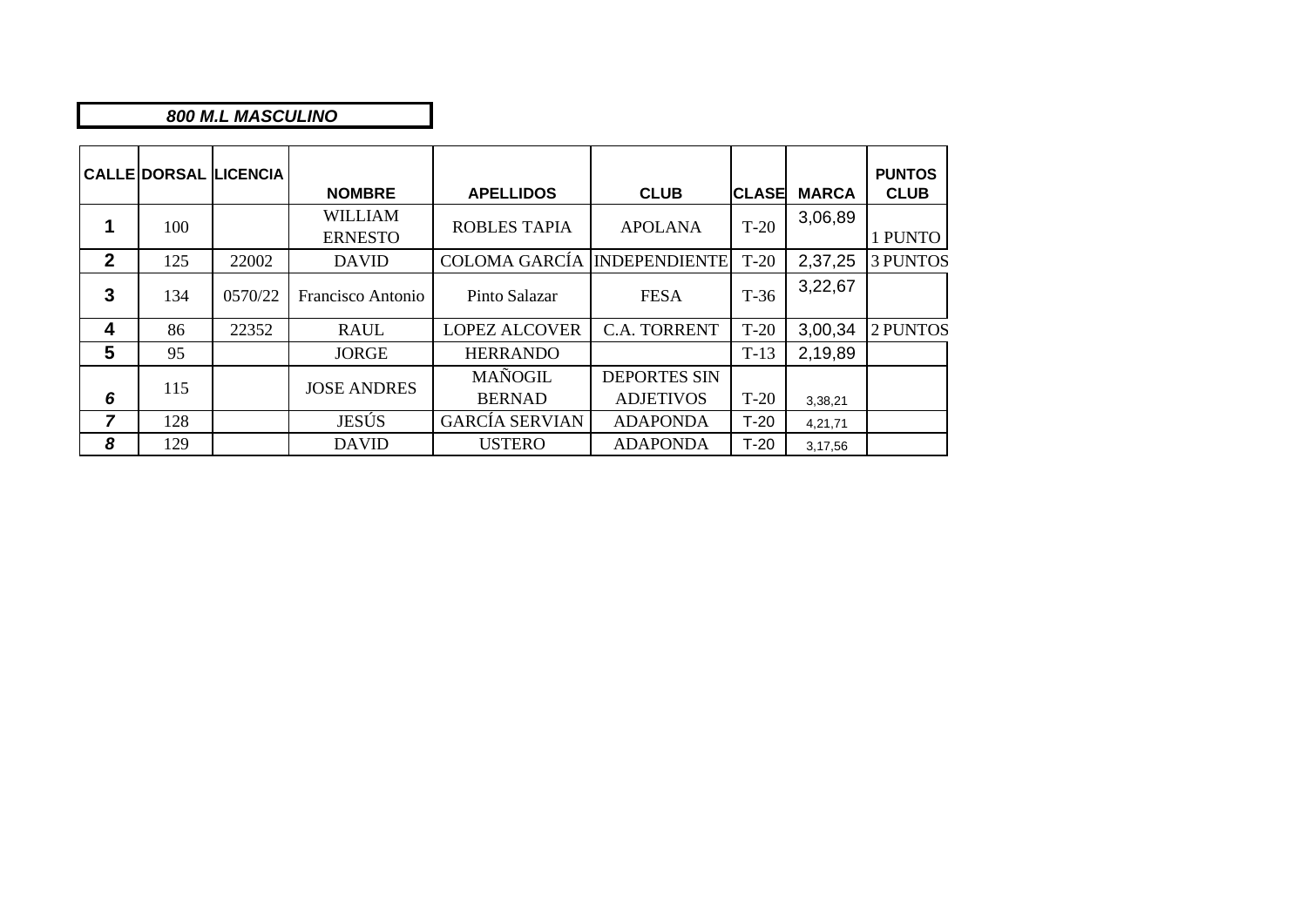## *800 M.L FEMENINO*

|   |    | <b>CALLE DORSAL LICENCIA</b> | <b>NOMBRE</b> | <b>APELLIDOS</b>                         | <b>CLUB</b> | <b>CLASE</b> | <b>MARCA</b> | <b>PUNTOS</b><br><b>CLUB</b> |
|---|----|------------------------------|---------------|------------------------------------------|-------------|--------------|--------------|------------------------------|
| 3 | 97 | V 24059                      | <b>EMPAR</b>  | VIZCAINO VIDAL   C.A. Safor Teika   OPEN |             |              | 3,05,51      |                              |
|   |    |                              |               |                                          |             |              |              |                              |
|   |    |                              |               |                                          |             |              |              |                              |
|   |    |                              |               |                                          |             |              |              |                              |
|   |    |                              |               |                                          |             |              |              |                              |

*1500 M.L MASCULINO*

*Serie 1*

|              |     | <b>CALLE DORSAL LICENCIA</b> | <b>NOMBRE</b> | <b>APELLIDOS</b>                     | <b>CLUB</b>                        | <b>CLASE</b> | <b>MARCA</b> | <b>PUNTOS</b><br><b>CLUB</b> |
|--------------|-----|------------------------------|---------------|--------------------------------------|------------------------------------|--------------|--------------|------------------------------|
|              |     |                              |               |                                      |                                    |              |              |                              |
| $\mathbf{2}$ | 142 |                              | <b>VICTOR</b> | <b>ALBALADEJO</b><br><b>GUERRERO</b> | <b>CADA</b>                        | $T-20$       | 5,09,50      | 2 PUNTOS                     |
| $\mathbf{3}$ | 95  | 101/22                       | <b>JORGE</b>  | <b>ERRANDO</b>                       | <b>ONCE</b>                        | $T-12$       | <b>NP</b>    |                              |
| 4            | 96  | 362/22                       | <b>NACHO</b>  | PALACIOS QUILIS                      | <b>ONCE</b>                        | $T-12$       | 4,37,71      |                              |
| 5            | 98  |                              | JESÚS         | <b>MARTINEZ</b><br><b>VILLEGAS</b>   | <b>ATLETISMO</b><br><b>APOLANA</b> | $T-20$       | 5,17,45      |                              |
| 6            | 125 | 22002                        | <b>DAVID</b>  | <b>COLOMA GARCÍA</b>                 | <b>INDEPENDIENTE</b>               | $T-20$       | 5,05,68      | <b>3 PUNTOS</b>              |
|              | 127 |                              | <b>IVAN</b>   | <b>GANDIA POVEDA</b>                 | <b>ADAPONDA</b>                    | $T-20$       | 6,59,61      | 1 PUNTO                      |
| 8            | 129 |                              | <b>DAVID</b>  | <b>USTERO</b>                        | <b>ADAPONDA</b>                    | $T-20$       | 7,22,11      |                              |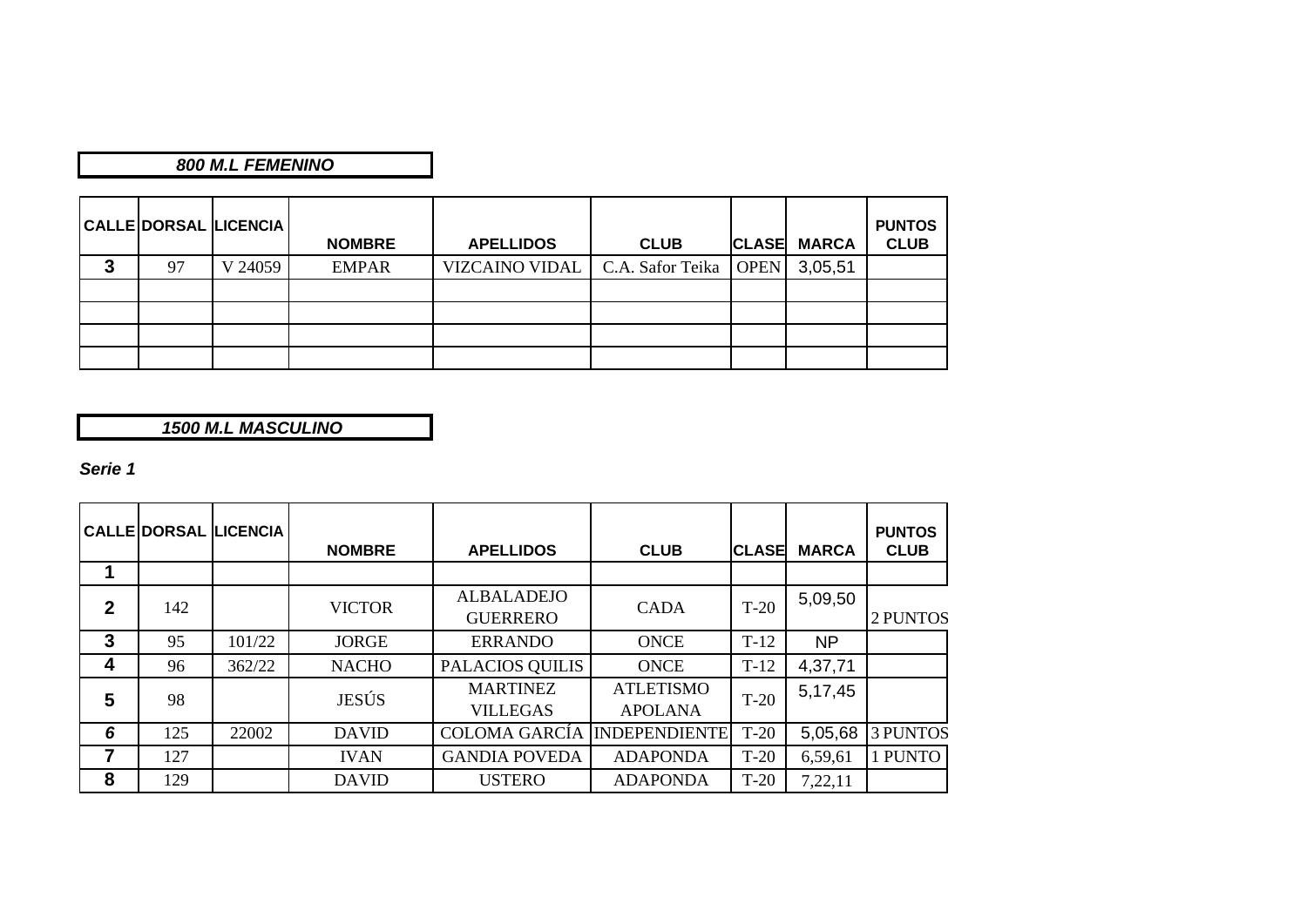## *1500 M.L FEMENINO*

## *Serie 1*

|   |    | CALLE DORSAL LICENCIA | <b>NOMBRE</b> | <b>APELLIDOS</b>      | <b>CLUB</b> | <b>CLASE MARCA</b> | <b>PUNTOS</b><br><b>CLUB</b> |
|---|----|-----------------------|---------------|-----------------------|-------------|--------------------|------------------------------|
|   |    |                       |               |                       |             |                    |                              |
| 灬 | 97 | V 24059               | <b>EMPAR</b>  | <b>VIZCAINO VIDAL</b> |             | 5,32,61            |                              |
| J |    |                       |               |                       |             |                    |                              |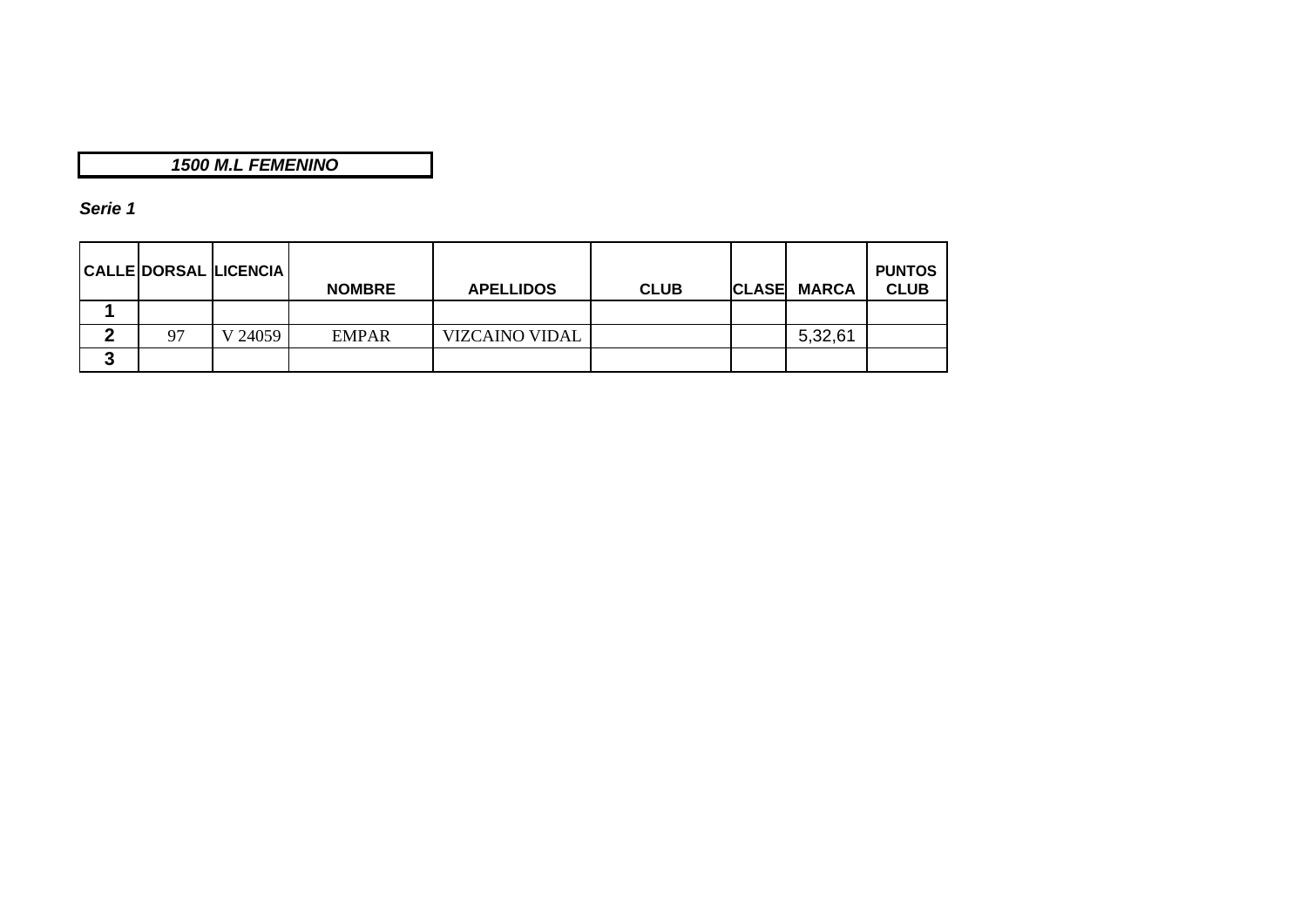|                | SALTO DE LONG. MIXTO |               |                |                  |                        |                | <b>SALTOS</b> |        |        |        |        |        |              |
|----------------|----------------------|---------------|----------------|------------------|------------------------|----------------|---------------|--------|--------|--------|--------|--------|--------------|
| <b>PUESTO</b>  | <b>LICENCIA</b>      | <b>DORSAL</b> | <b>NOMBRE</b>  | <b>APELLIDOS</b> | <b>CLUB</b>            | <b>CLASE</b>   |               |        |        |        |        |        | <b>MARCA</b> |
|                | 143                  | 0658/22       | <b>CANDELA</b> | SOLER HURTADO    | <b>CADA</b>            | F37            | 2.1           |        |        |        |        | 2.41   | 2.41         |
| <b>VIENTOS</b> |                      |               |                |                  |                        | <b>VIENTOS</b> | 0.0           | $-0.2$ | $+1,0$ | $+0.9$ | $-1.1$ | $-0,2$ |              |
|                | 113                  |               | <b>ARNAU</b>   | ZARAGOZA GALLEGO | DEPORTES SIN ADJETIVOS | $T-20$         | 3.93          | 4.14   | 3.95   | 3.67   | 4.23   | 4.     | 4.23         |
|                |                      |               |                |                  |                        |                |               |        |        |        |        |        |              |
| <b>VIENTOS</b> |                      |               |                |                  |                        | <b>VIENTOS</b> | $-0.4$        | $-0.2$ | $+1,3$ | $-0.6$ | $-0.9$ | $+0,2$ |              |
|                |                      |               |                |                  |                        |                |               |        |        |        |        |        |              |
|                |                      |               |                |                  |                        |                |               |        |        |        |        |        |              |
|                |                      |               |                |                  |                        |                |               |        |        |        |        |        |              |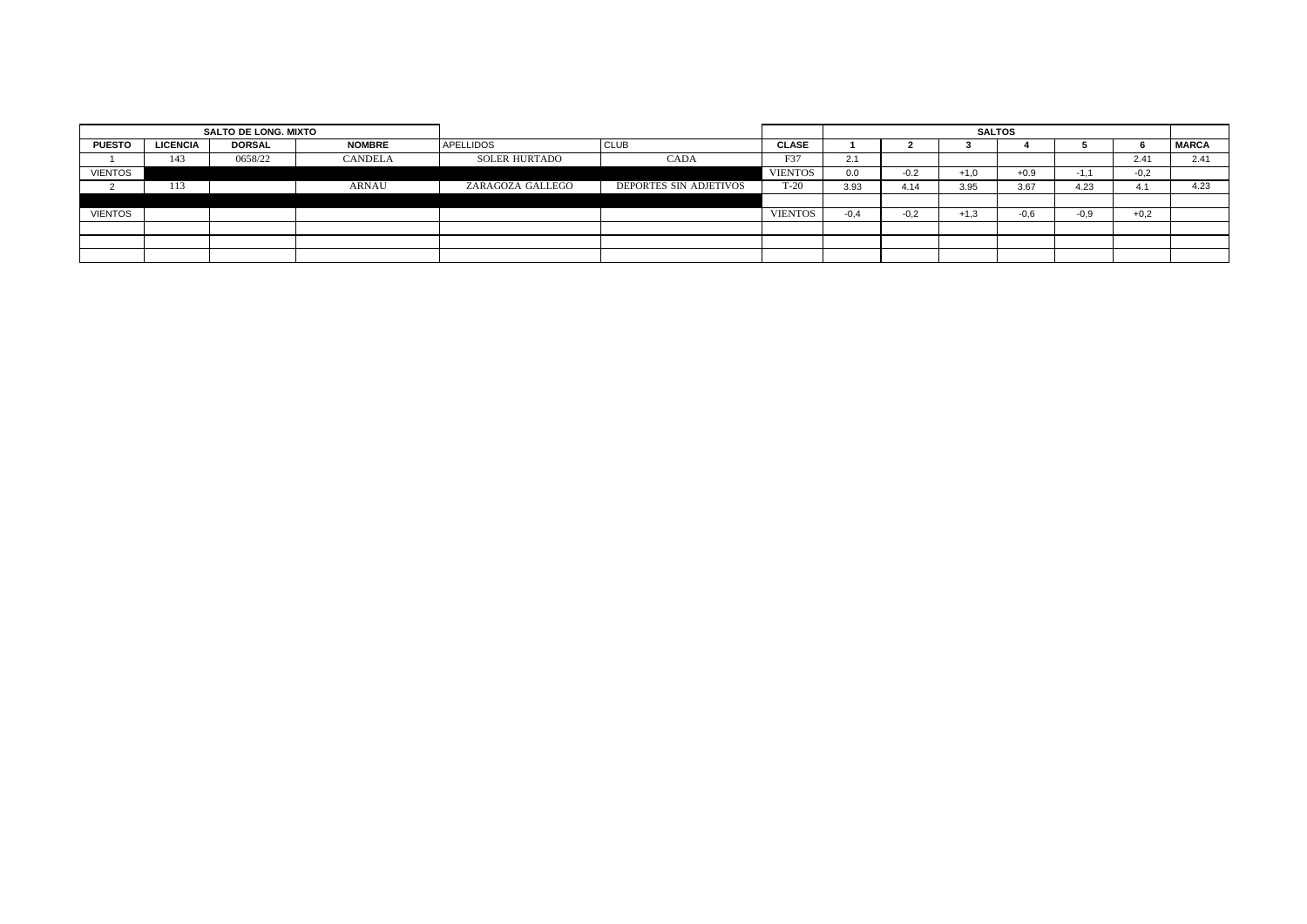#### **LANZAMIENTO DISCO** LANZAMIENTOS

| <b>PUESTO</b> | <b>DORSAL</b> | <b>LICENCIA</b> | <b>NOMBRE</b> | <b>APELLIDOS</b>                                            | <b>CLUB</b>          | <b>CLASE</b> | PESO KG |       |       |       |       |       |       | <b>MARCA</b> |
|---------------|---------------|-----------------|---------------|-------------------------------------------------------------|----------------------|--------------|---------|-------|-------|-------|-------|-------|-------|--------------|
|               | 124           | 0128/22         | <b>ELENA</b>  | LATRE                                                       | <b>FESA-FEDDF</b>    | F40          | 800KG   |       |       | 10,71 | 10,03 |       |       | 10.74        |
|               | 136           | 0126/22         | Alberto       | Sendin Huerta                                               | Fesa                 | F37          | 1 KG    |       | 29.32 | 29.21 | 29.46 |       | 27.39 | 29.46        |
|               | 131           | 22443           | <b>JORGE</b>  | <b>GUILLEM-TATAY</b><br><b>GARCIA DE LOS</b><br><b>RIOS</b> | <b>INDEPENDIENTE</b> | $T-20$       | 2KG     | 13.03 | 17.77 | 14.18 | 14.86 | 18.66 | 18.58 | 18.66        |
|               |               |                 |               |                                                             |                      |              |         |       |       |       |       |       |       |              |
|               |               |                 |               |                                                             |                      |              |         |       |       |       |       |       |       |              |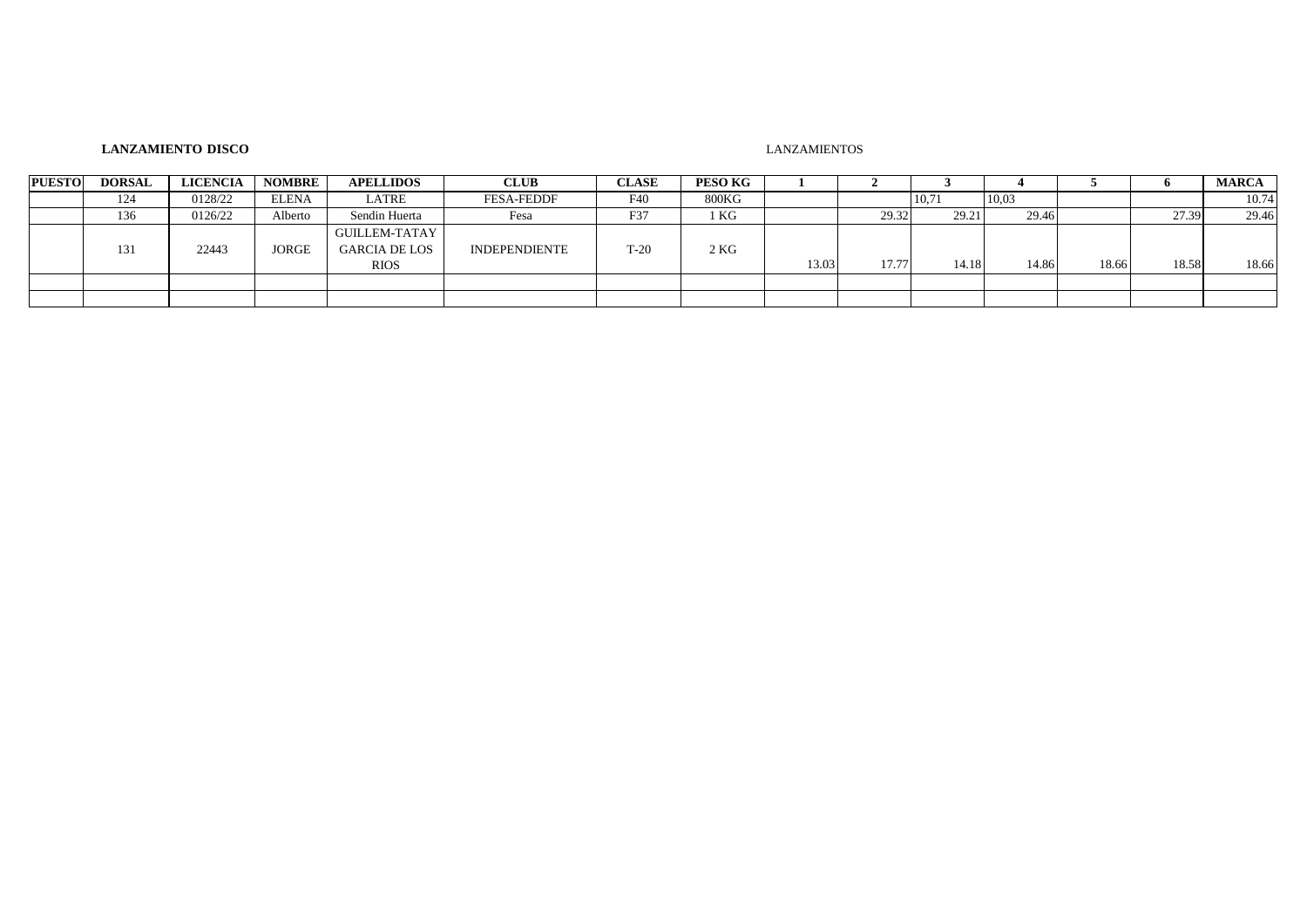#### **MEDALLAS POR PRUEBAS**

| <b>5000 M.L MIXTO</b> |                                |  |  |  |  |  |
|-----------------------|--------------------------------|--|--|--|--|--|
|                       |                                |  |  |  |  |  |
| <b>ORO</b>            | <b>JESUS MARTINEZ VILLEGAS</b> |  |  |  |  |  |
| <b>PLATA</b>          | IIVAN GANDIA POVEDA            |  |  |  |  |  |
| <b>BRONCE</b>         | ALEKSANDRA IGNATOVA ZAHARIEVA  |  |  |  |  |  |

| <b>LANZAMIENTO DE PESO MASCULINO</b> |                                  |  |  |  |
|--------------------------------------|----------------------------------|--|--|--|
|                                      |                                  |  |  |  |
| <b>ORO</b>                           | DANIEL JAVIER MARTI SANZ         |  |  |  |
| PLATA                                | DAVID USTERO COLOMINO            |  |  |  |
| <b>BRONCE</b>                        | GUILLEM-TATAY GARCIA DE LOS RIOS |  |  |  |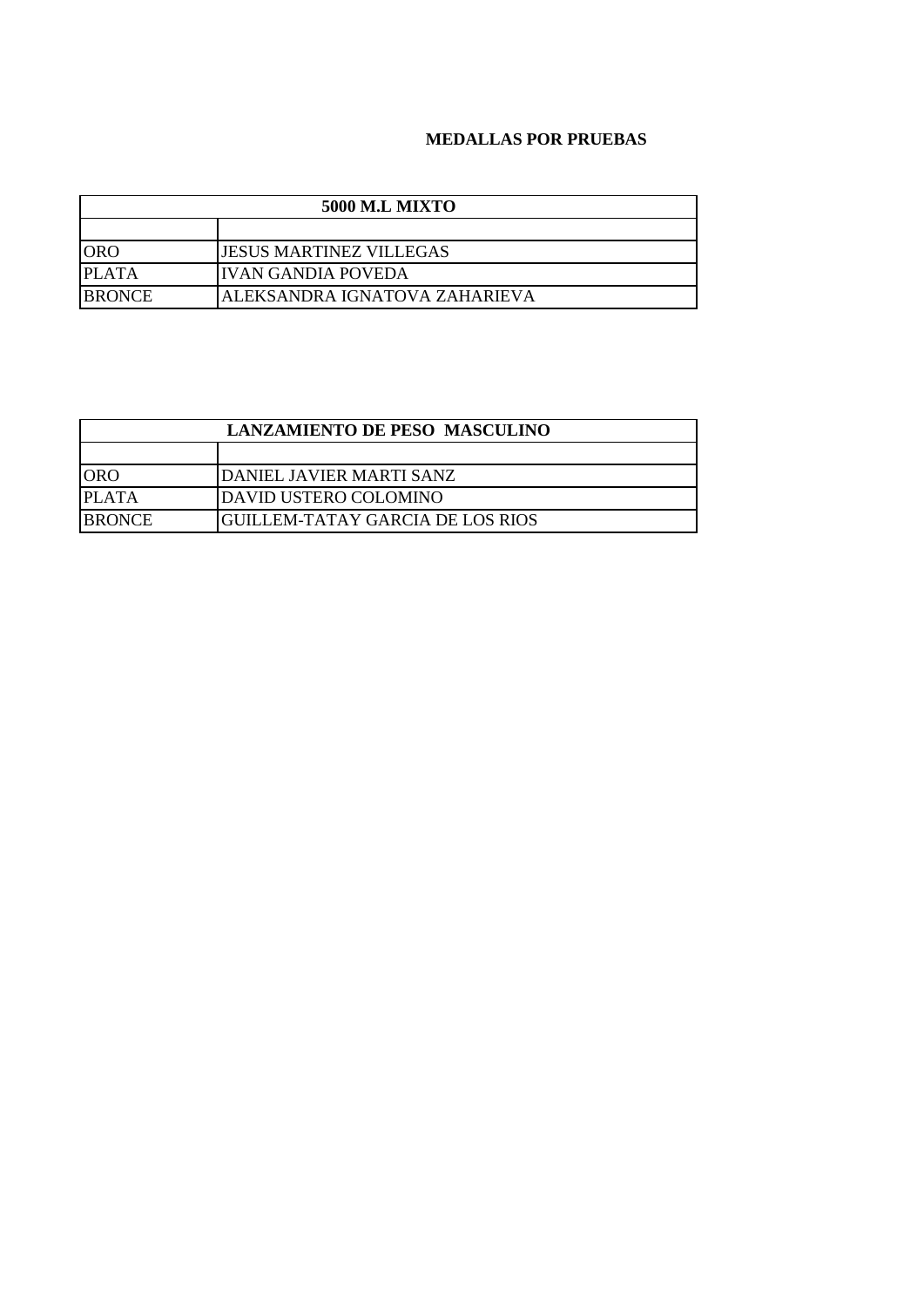| <b>PRUEBA</b>                       | <b>TORRENT</b>  | <b>ADAPONDA</b> |  |  |  |
|-------------------------------------|-----------------|-----------------|--|--|--|
| <b>80 M.L MASCULINOS</b>            | 1 PUNTO         |                 |  |  |  |
| <b>80 M.L FEMENINOS</b>             |                 |                 |  |  |  |
| 100 M.L MASCULINOS                  | <b>3 PUNTOS</b> |                 |  |  |  |
| 100 ML FEMENINOS                    | 1 PUNTO         |                 |  |  |  |
| <b>200 M.L MASCULINOS</b>           | 1 PUNTO         |                 |  |  |  |
| <b>200 M.L FEMENINOS</b>            |                 |                 |  |  |  |
| <b>400 M.L MASCULINOS</b>           | <b>5 PUNTOS</b> |                 |  |  |  |
| <b>400 ML FEMENINOS</b>             |                 |                 |  |  |  |
| <b>800 M.L MASCULINOS</b>           | 2 PUNTOS        |                 |  |  |  |
| <b>800 M.L FEMENINOS</b>            |                 |                 |  |  |  |
| 1500 M.L MASCULINOS                 |                 | 1 PUNTOS        |  |  |  |
| 1500 M.L FEMENINOS                  |                 |                 |  |  |  |
| 5000 M.L FEMENINOS                  |                 |                 |  |  |  |
| 5000 M.L MASCULINOS                 |                 | 2 PUNTOS        |  |  |  |
| <b>SALTO DE LONGITUD MASCULINO</b>  |                 |                 |  |  |  |
| <b>SALTO DE LONGITUD FEMENINO</b>   |                 |                 |  |  |  |
| LANZAMIENTO DE PESO MASCULINO       | 2 PUNTOS        |                 |  |  |  |
| <b>LANZAMIENTO DE PESO ADAPTADO</b> |                 |                 |  |  |  |
| LANZAMIENTO DE PESO FEMENINO        |                 |                 |  |  |  |
| <b>JABALINA MASCULINA</b>           |                 |                 |  |  |  |
| <b>JABALINA FEMENINA</b>            | <b>5 PUNTOS</b> |                 |  |  |  |
| <b>DISCO MSACULINO</b>              |                 |                 |  |  |  |
| <b>DISCO FEMENIO</b>                |                 |                 |  |  |  |
| <b>TOTAL</b>                        | 18              | 5               |  |  |  |

3 PUNTOS EL PRIMERO 2 PUNTOS EL SEGUNDO 1 PUNTO EL TERCERO

Solo se contabilizan los deportistas de estos clubes